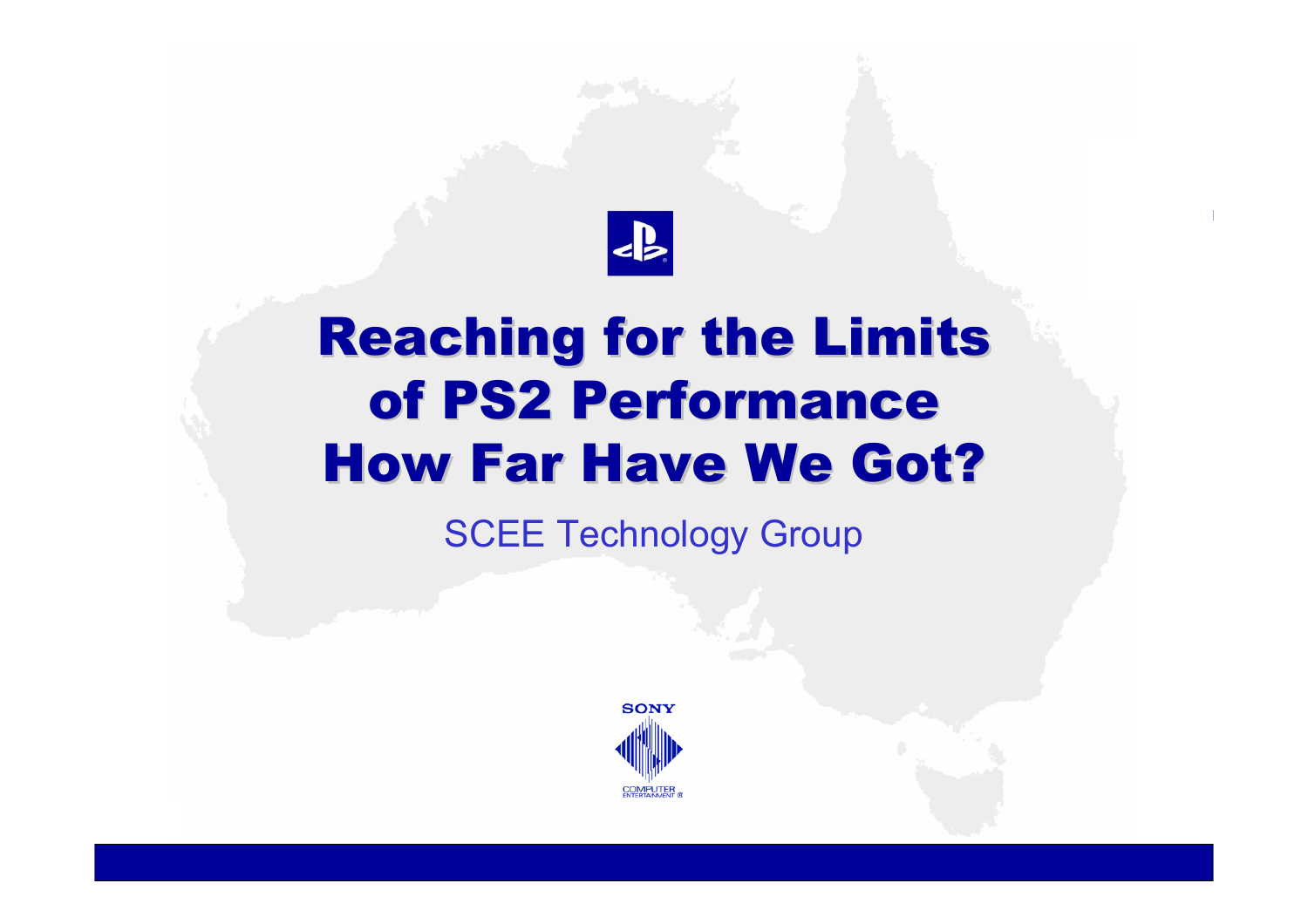## **Contents**

- $\bullet$  Introduction– **Who are we ?**
	- **What is the Performance Analyser ?**
- $\bullet$  Looking at the scans – **How do we read the scans ?**
	- **Live action**
- Statistics
- **Average numbers**
- **What did we learn ?**
- • Conclusion– **The next move**

©2003 Sony Computer Entertainment Europe.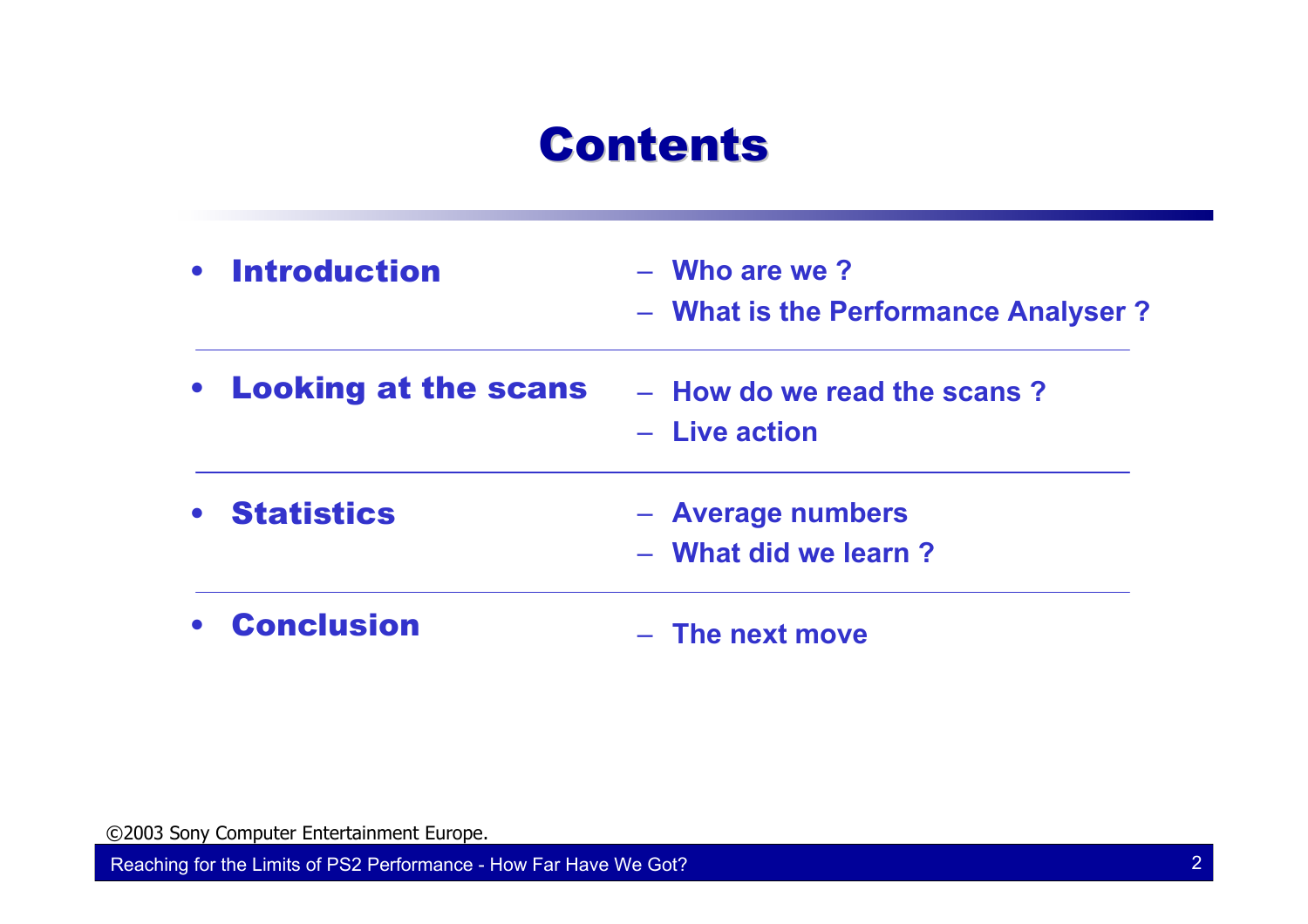# **Introduction**

#### • Who are we ?

- SCEE Technology Group
- Based in London, UK

#### • Who am I ?

- Lionel Lemarié
- Developer Support Team

©2003 Sony Computer Entertainment Europe.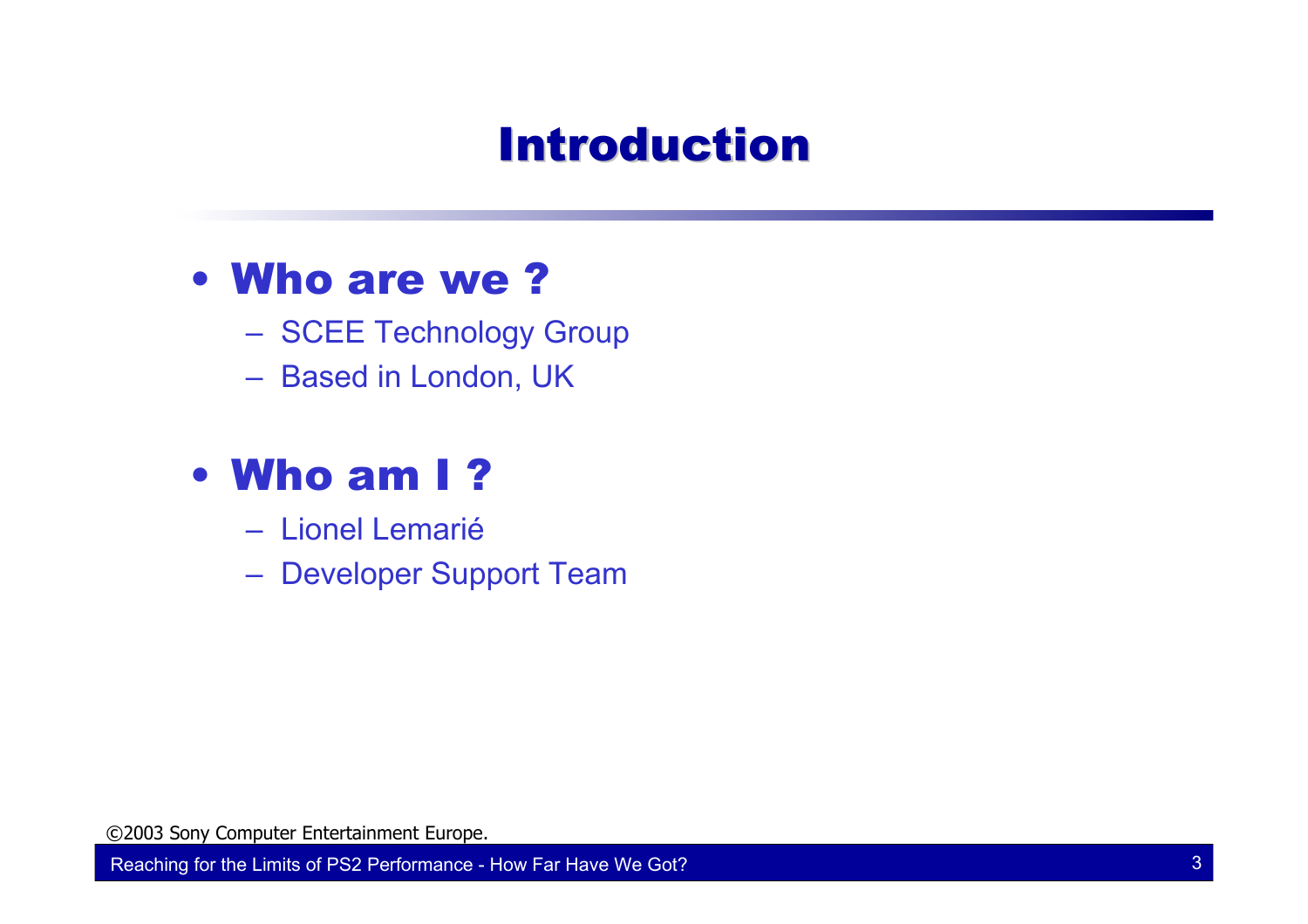# **Performance Analyser The Hardware and The Software**

©2003 Sony Computer Entertainment Europe.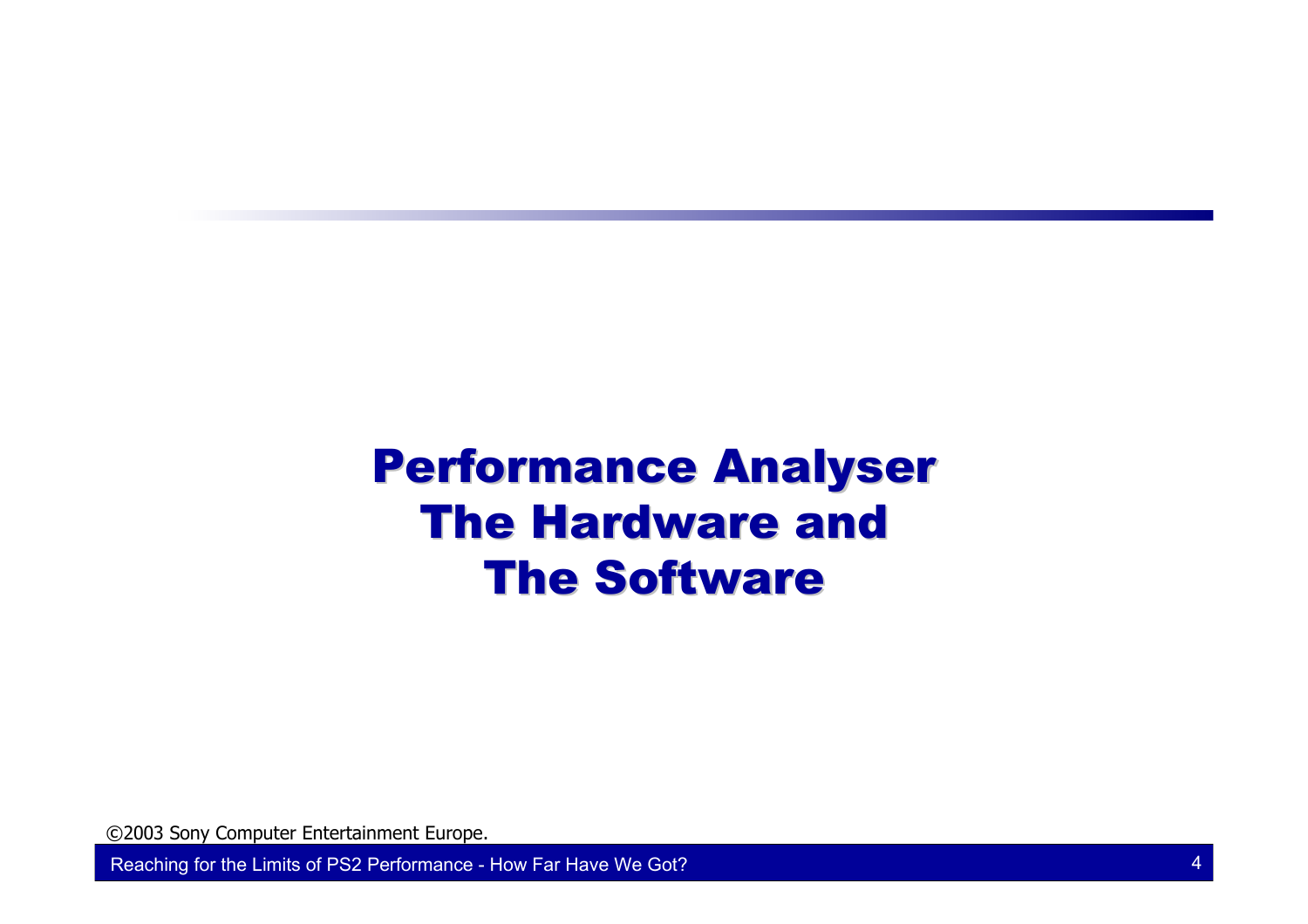# What is the Performance Analyser?

#### • DTL-T15000

- Like a devkit but even better
- Captures several frames of data
	- Over 100 signals
	- Cycle accurate

#### • PA Software

- WinPACon
- AProbe
- GIF Packet Viewer



©2003 Sony Computer Entertainment Europe.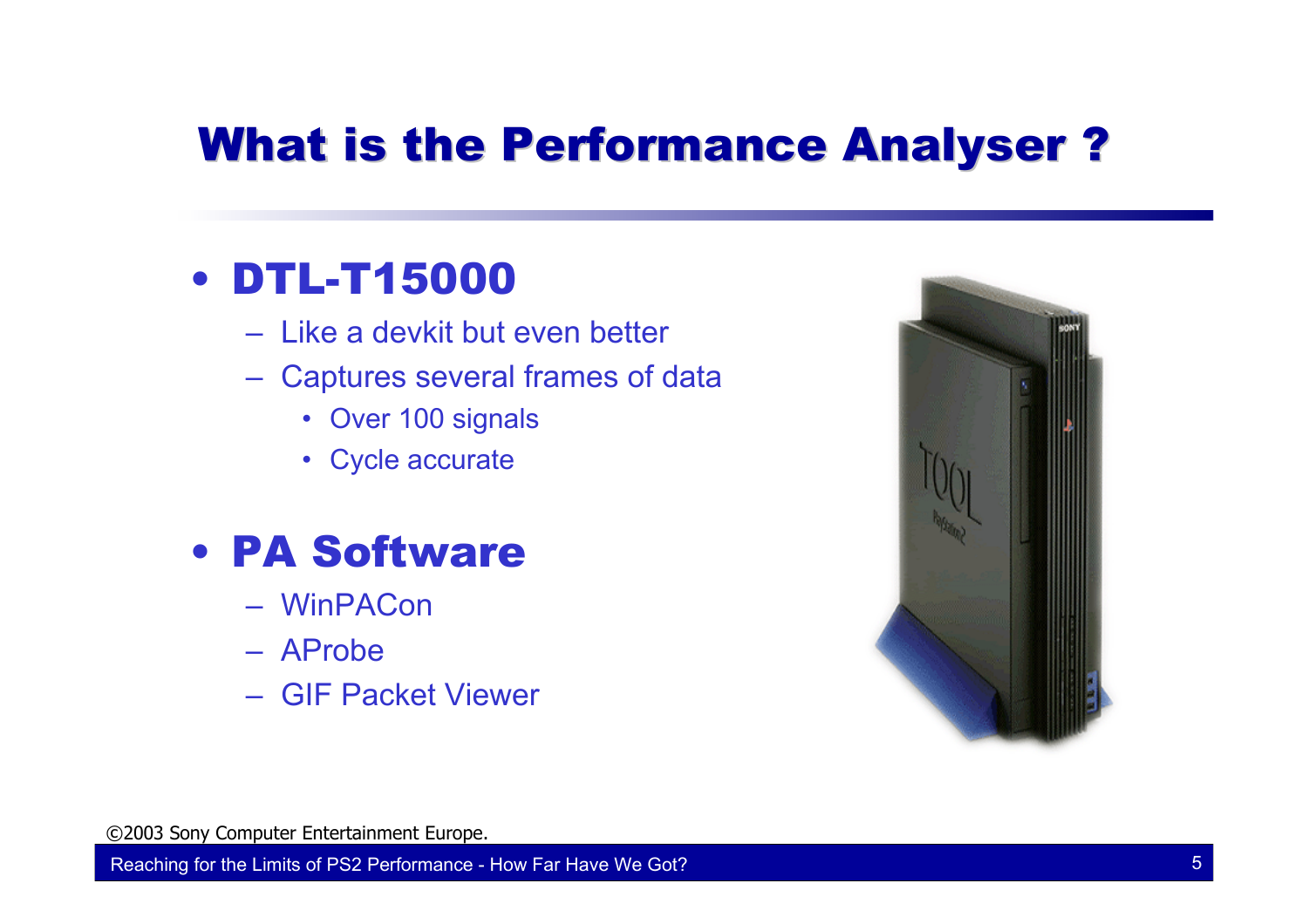# How Do We Read the Graphs?

- CPU cycles
- Bus occupation
- GIF traffic
- VU activity
- Primitives kicked
- Pixels output
- And many, many more…



©2003 Sony Computer Entertainment Europe.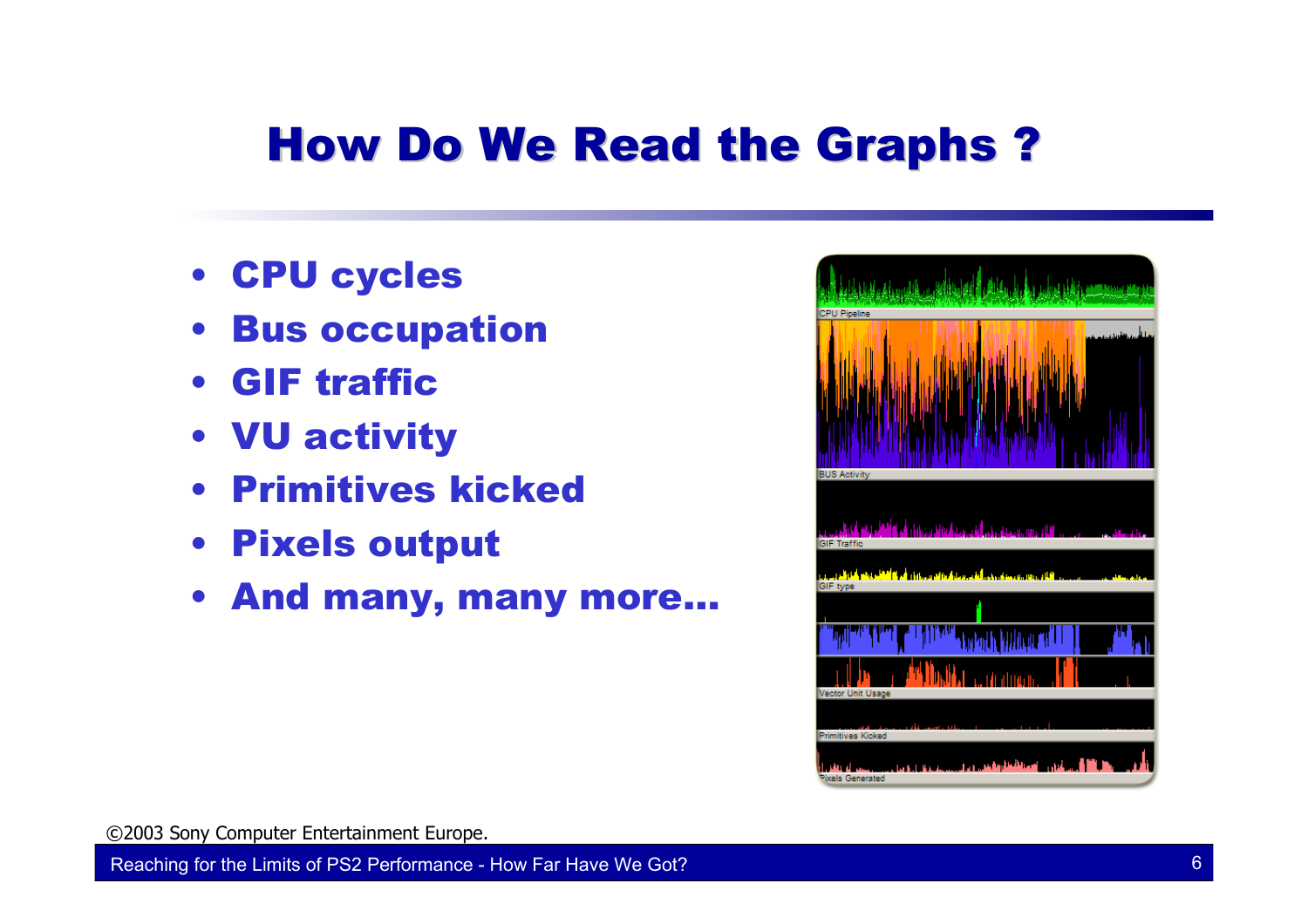# Plug-in API

#### • The GIF Packet Viewer can be used to visualise the scene

- The scene is fully 3D
- $-$  Helps finding polygons guilty of not being GS friendly
- Offers different drawing modes

#### • The SDK will be made available

– Have fun making your own plug-ins !

©2003 Sony Computer Entertainment Europe.

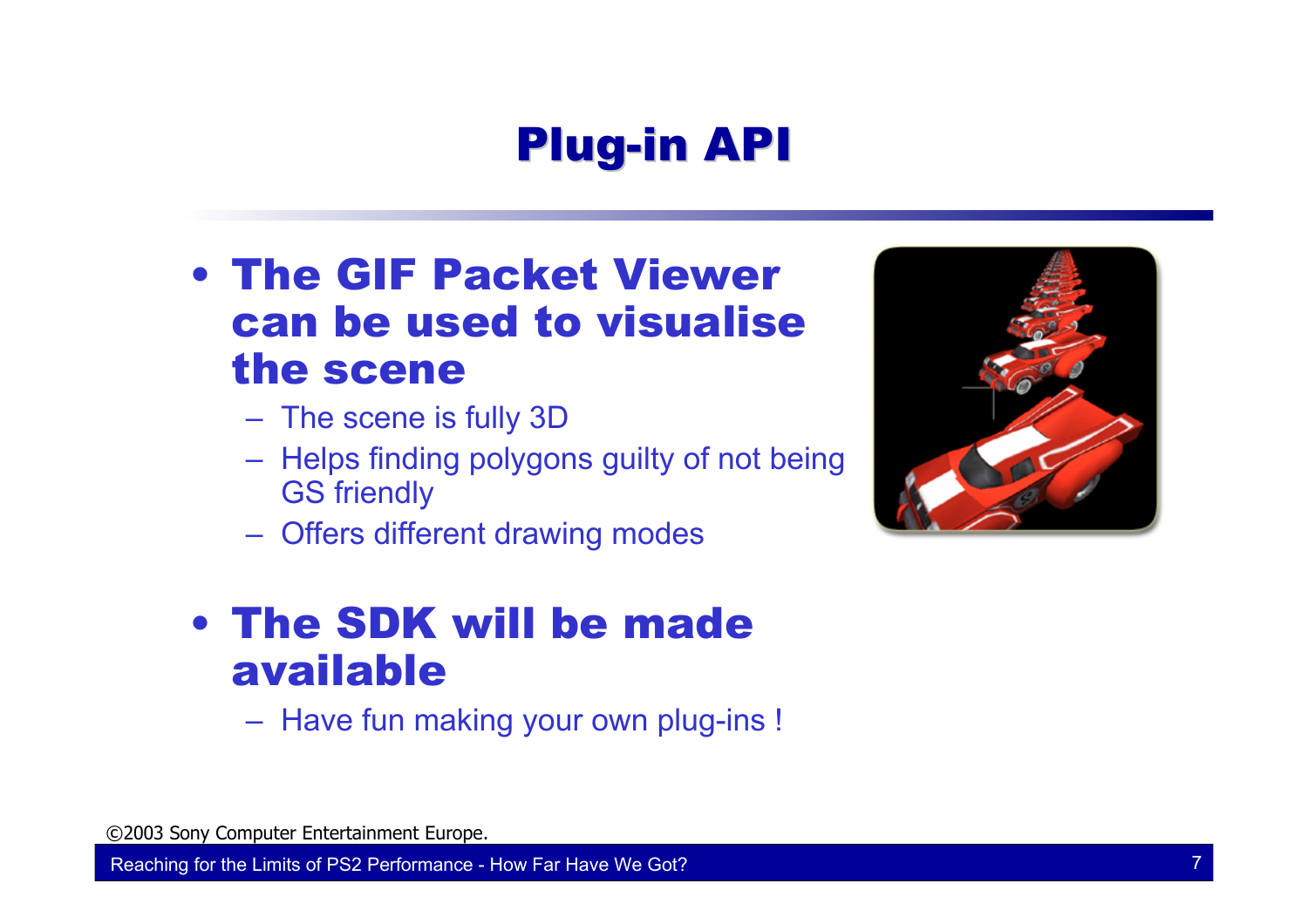# Performance Analysis Performance Analysis



©2003 Sony Computer Entertainment Europe.

Reaching for the Limits of PS2 Performance - How Far Have We Got? 8 All the state of the state of the state of the state of the state of the state of the state of the state of the state of the state of the state of the sta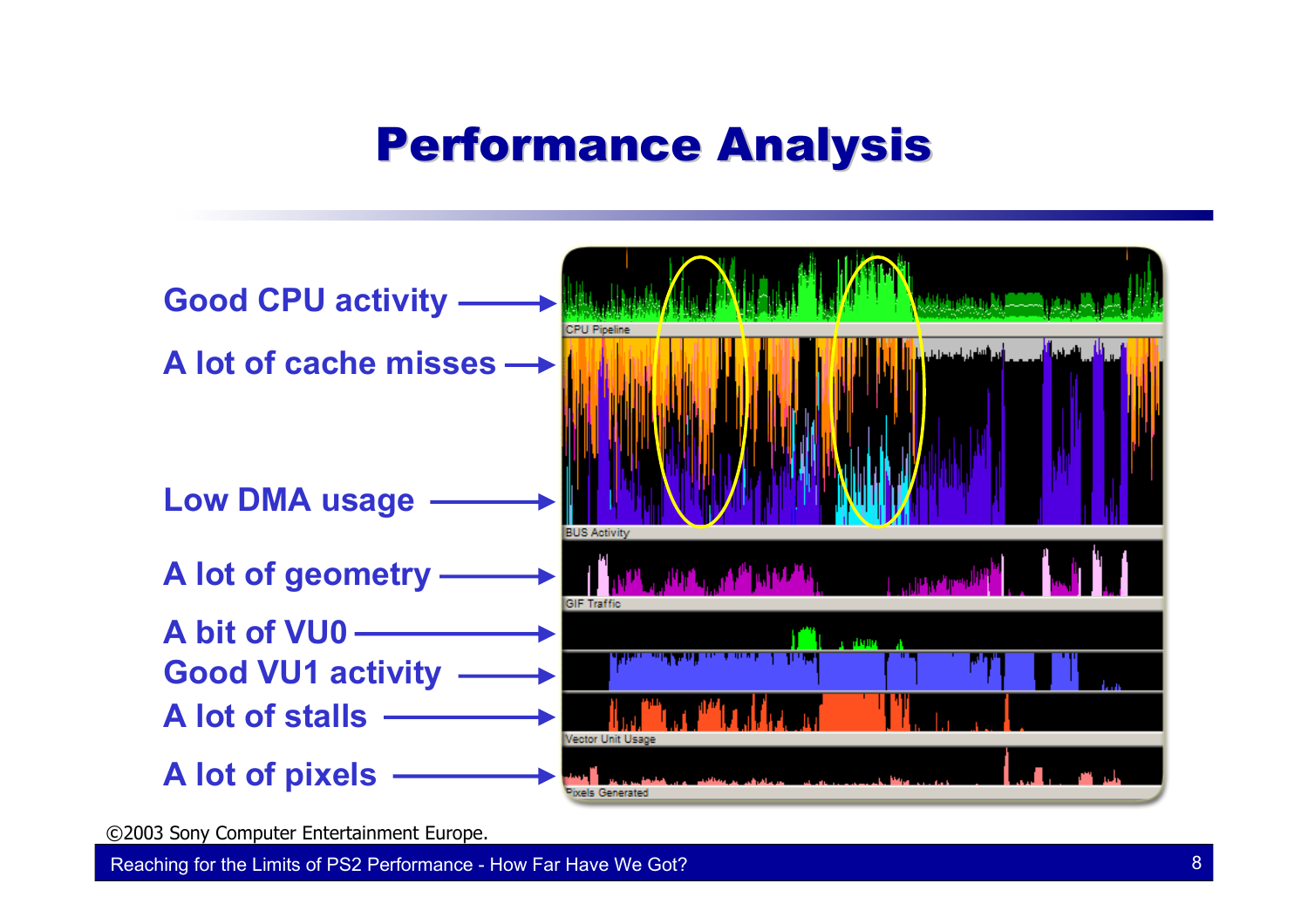## **High Performance**





©2003 Sony Computer Entertainment Europe.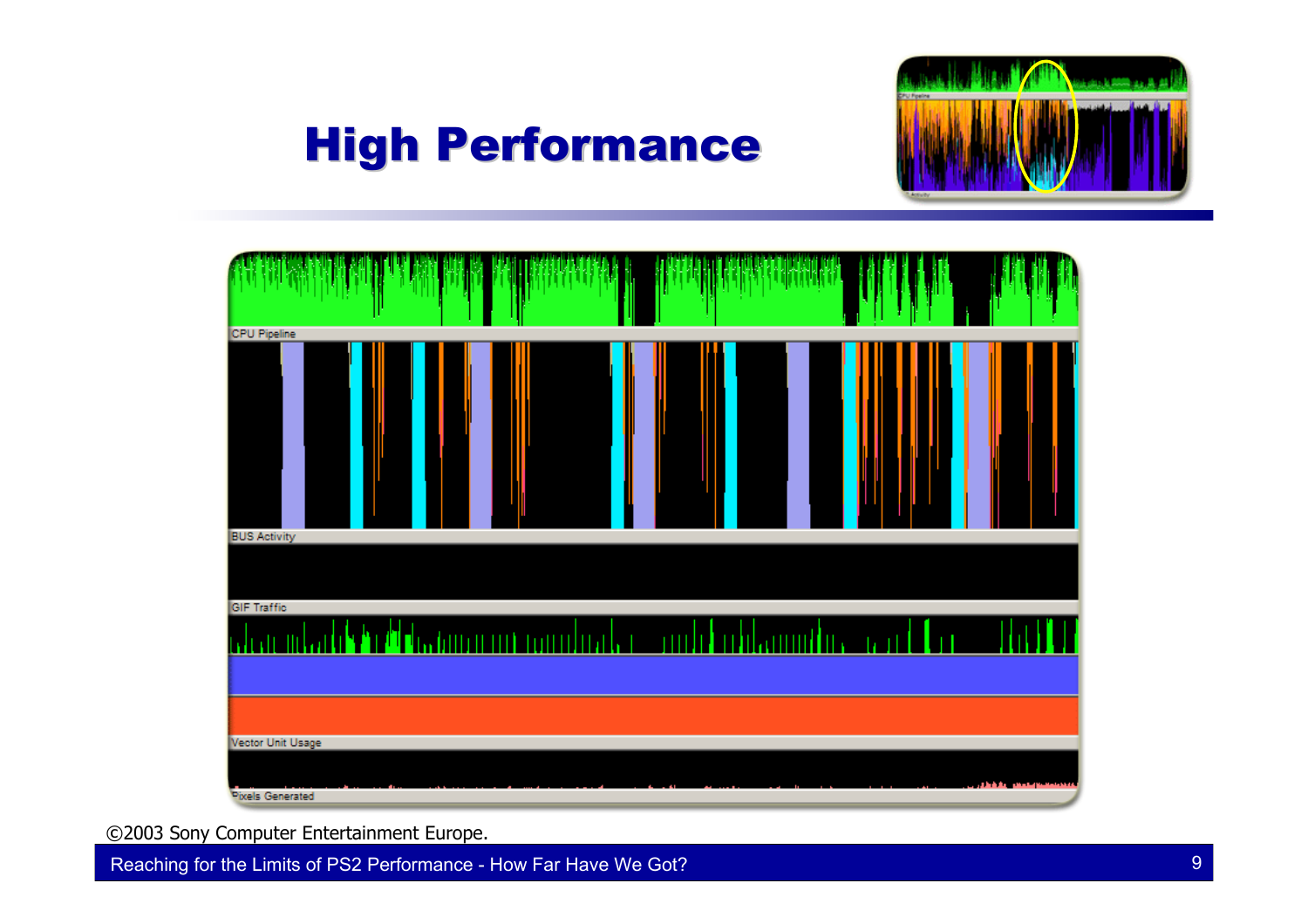#### **Low Performance**





©2003 Sony Computer Entertainment Europe.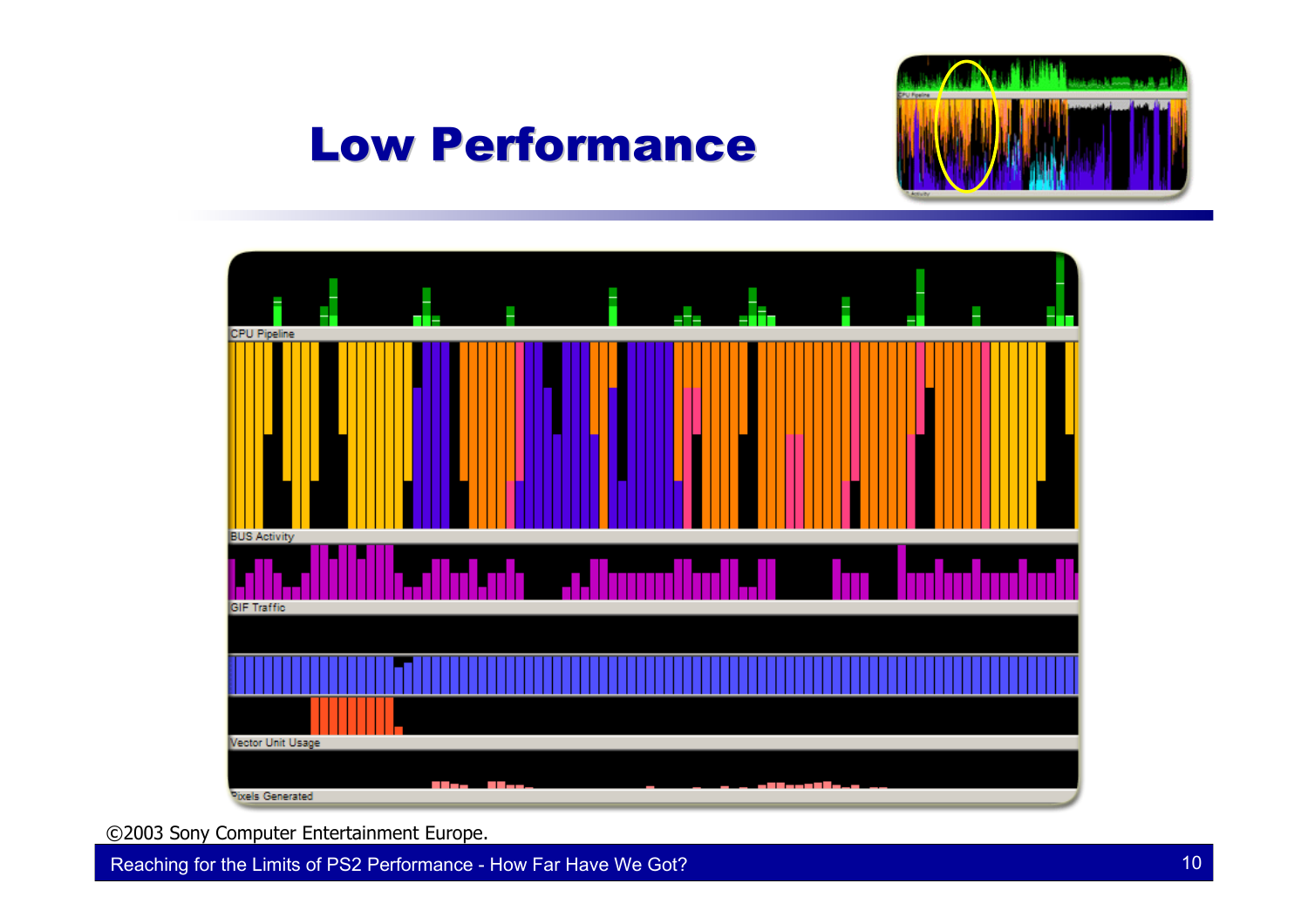## **Looking at Some Scans**

• Live action !



(Picture not contractual)

©2003 Sony Computer Entertainment Europe.

Reaching for the Limits of PS2 Performance - How Far Have We Got? 11 11 12 12 13 14 15 16 17 17 18 17 18 17 19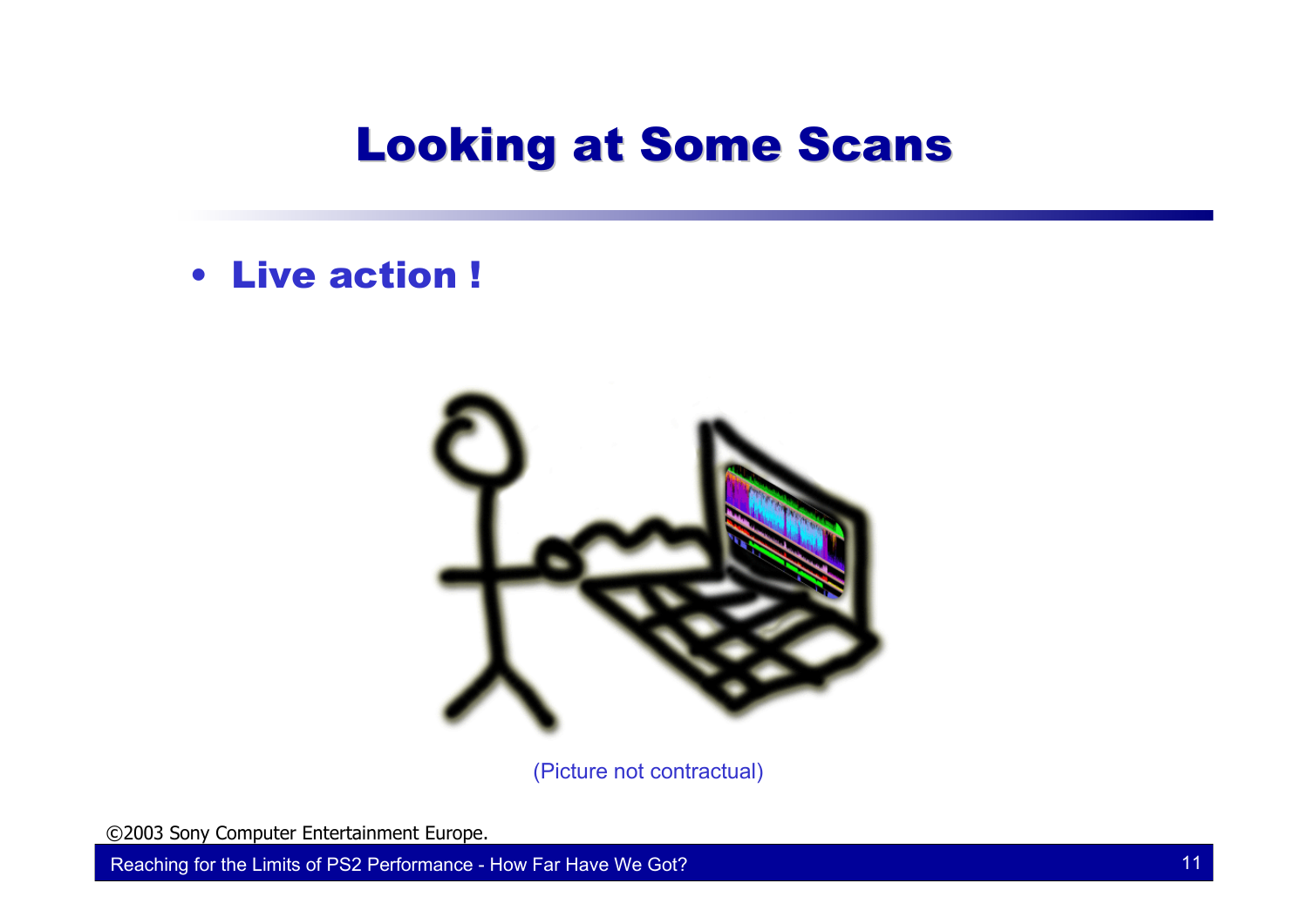# Statistics **From 2 Years** of Scanning Games

©2003 Sony Computer Entertainment Europe.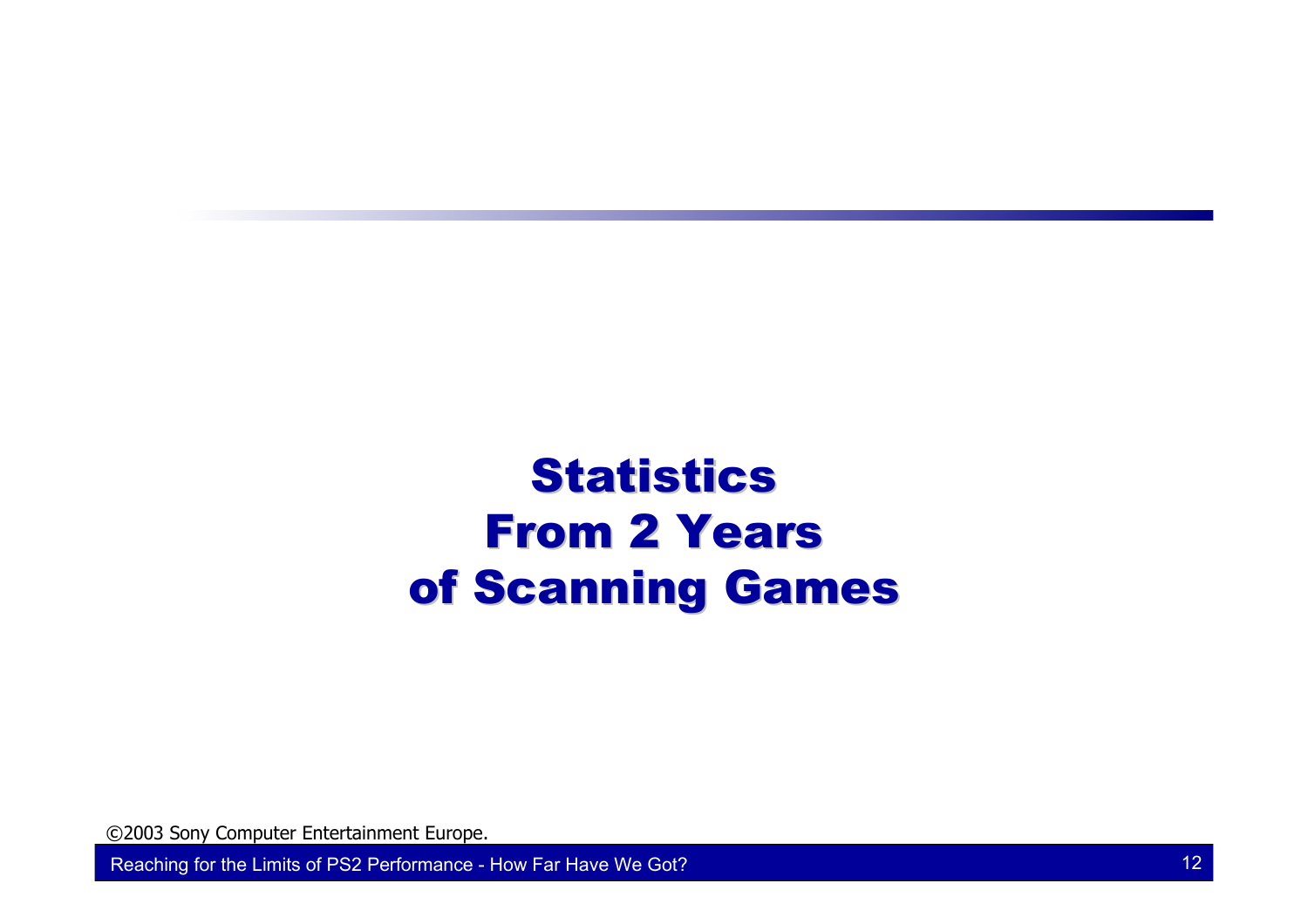# **Rendering Analysis**

• 52,000 polys per frame

– Min 10,000 – Max 145,000

#### • Framerate: 60% were running at 25/30 or less

• 95% were using full height buffers

©2003 Sony Computer Entertainment Europe.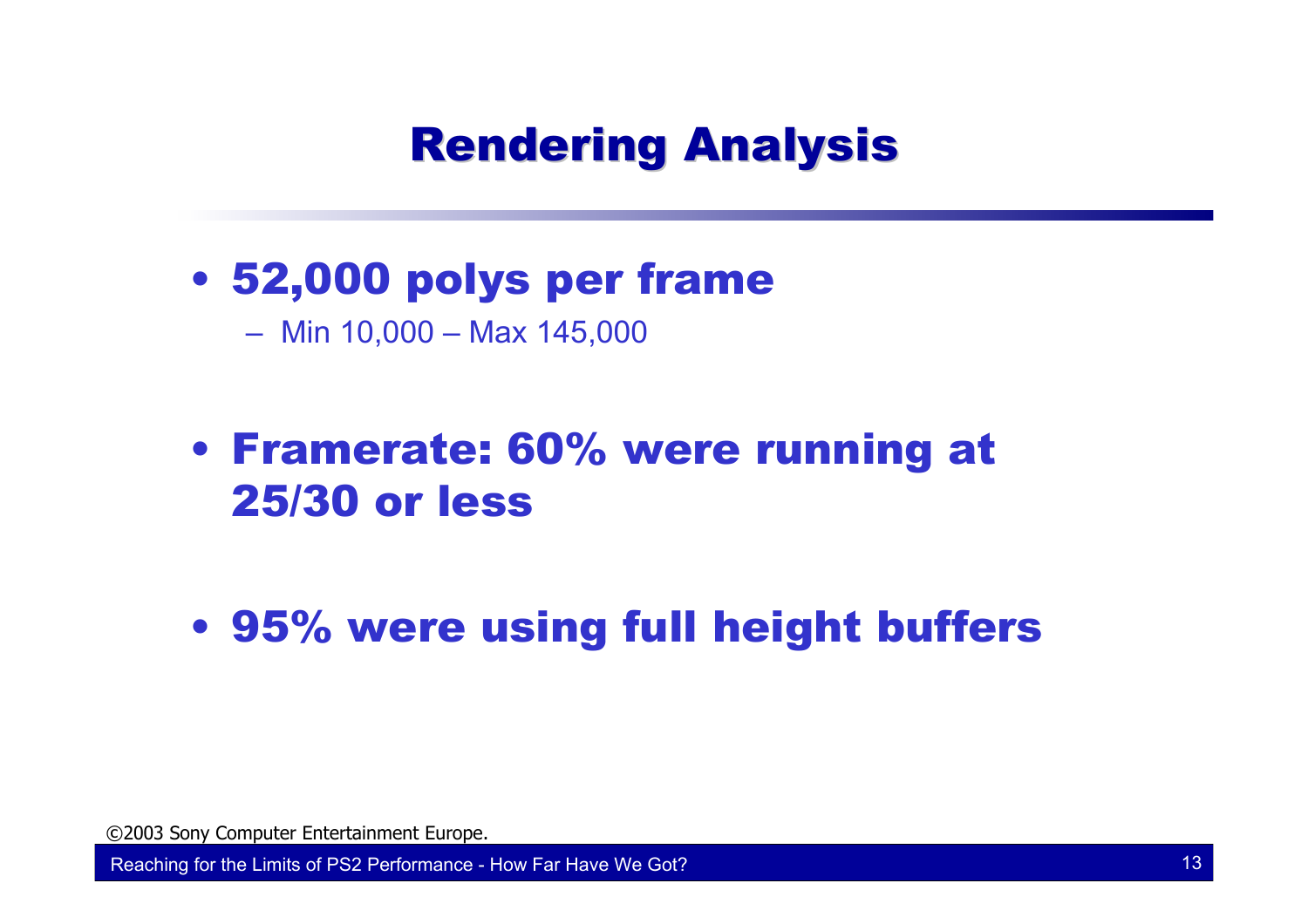# **Vector Unit Analysis**

#### • 2% VU0 usage

- Most games are still not using VU0
- Best performing games use up to 8% VU0

#### • 56% VU1 usage

- $\,$  Due to stalls on large polygons and textures
- Higher numbers don't always mean better performance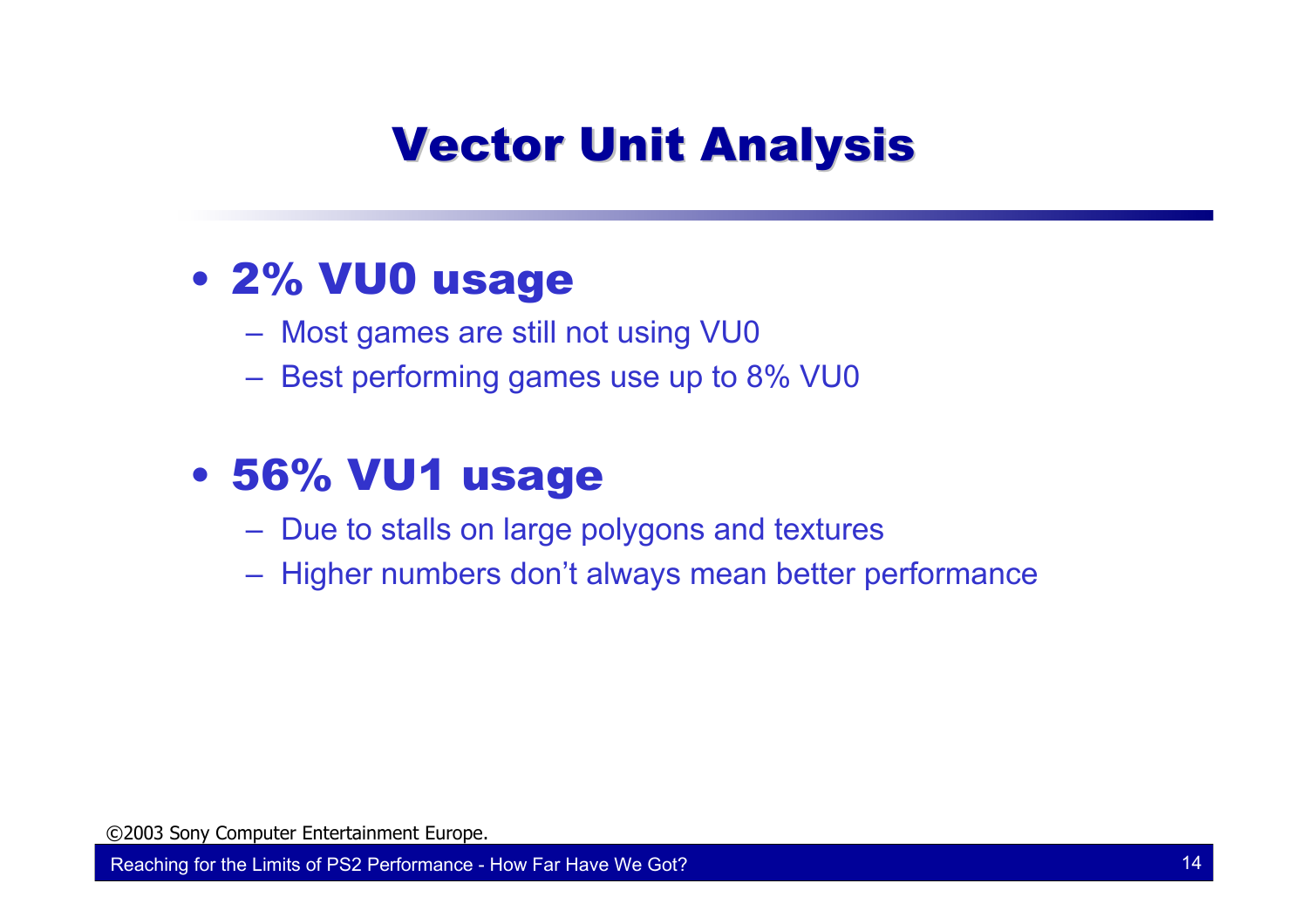# **Data Transfer Analysis**

• 2.3MB of data sent to VIF1 for geometry

– From 0.8MB to 5.3MB

## • 1.5MB of data sent to the GIF for textures

– From 0.5MB to 5.5MB

©2003 Sony Computer Entertainment Europe.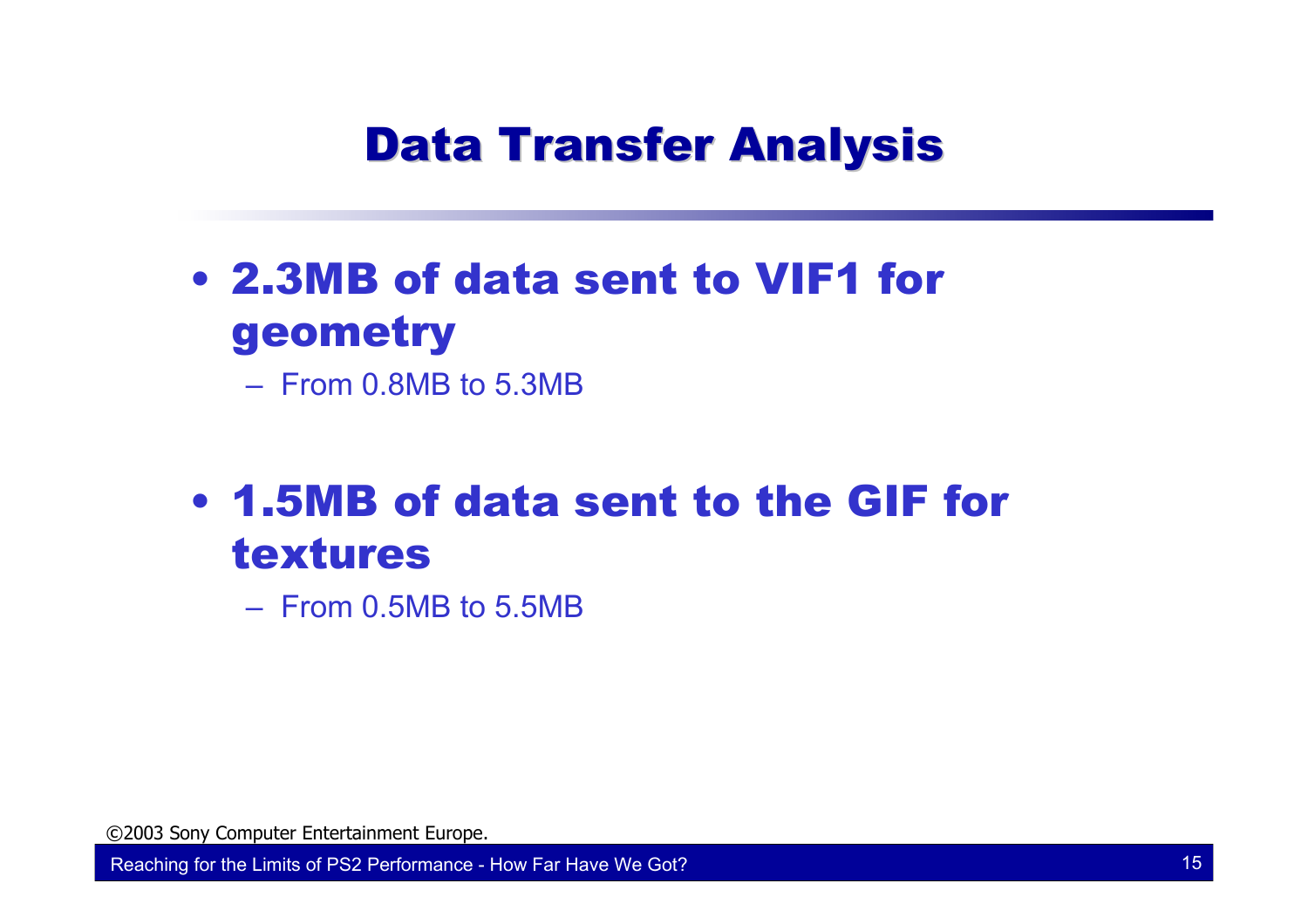# **Processing and Rendering**

#### • 3.6M pixels output

- From 0.9M to 12M
- A full screen worth of pixel is about 0.3M pixels
	- That is 12 full screens worth of pixels on average
	- With a maximum of 40 !

#### • 120% Processing time

#### • 115% Rendering time

©2003 Sony Computer Entertainment Europe.

Reaching for the Limits of PS2 Performance - How Far Have We Got? 16 April 16 April 16 April 16 April 16 April 16 April 16 April 16 April 16 April 16 April 16 April 16 April 16 April 16 April 16 April 16 April 16 April 16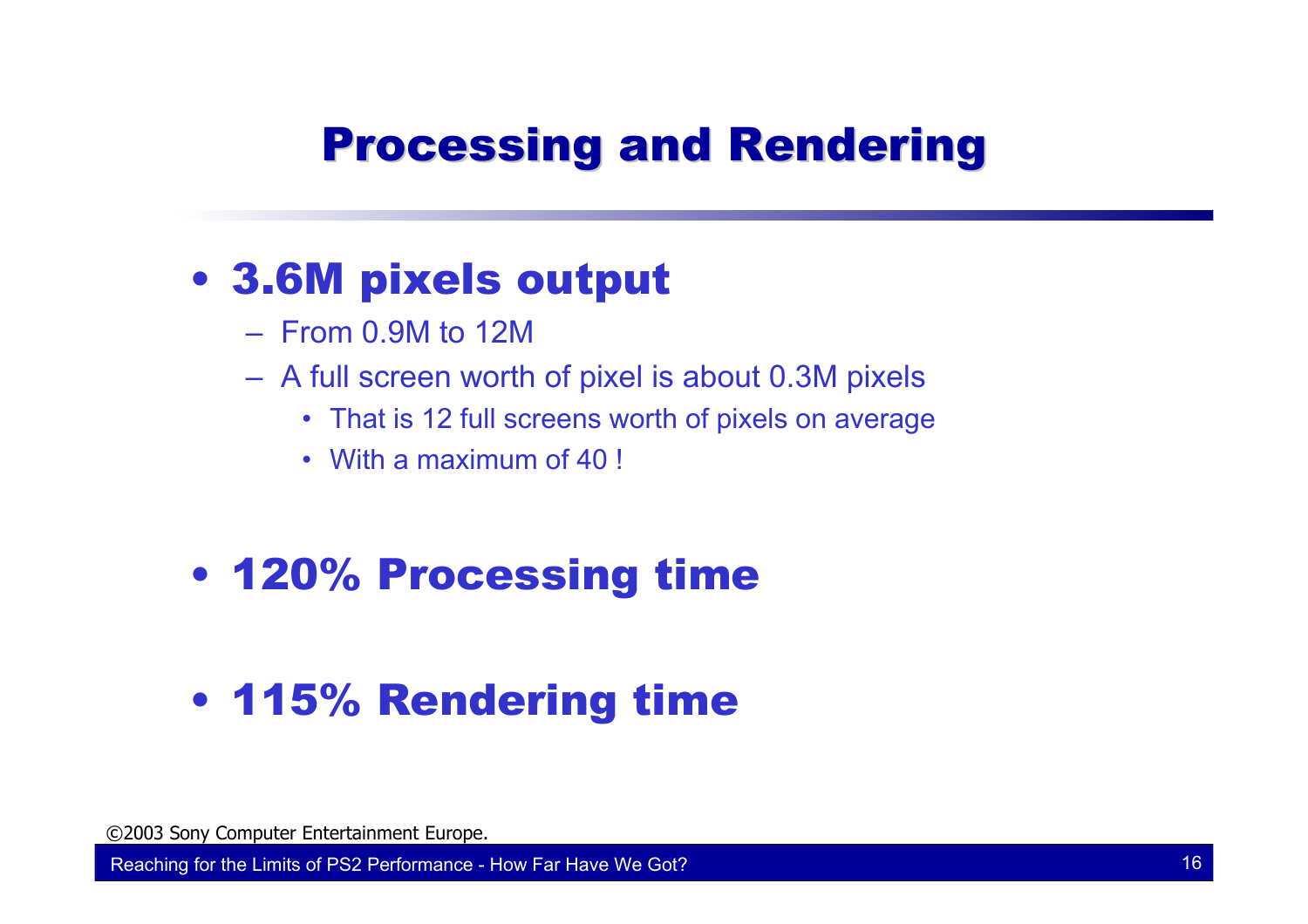## What Did We Learn?

©2003 Sony Computer Entertainment Europe.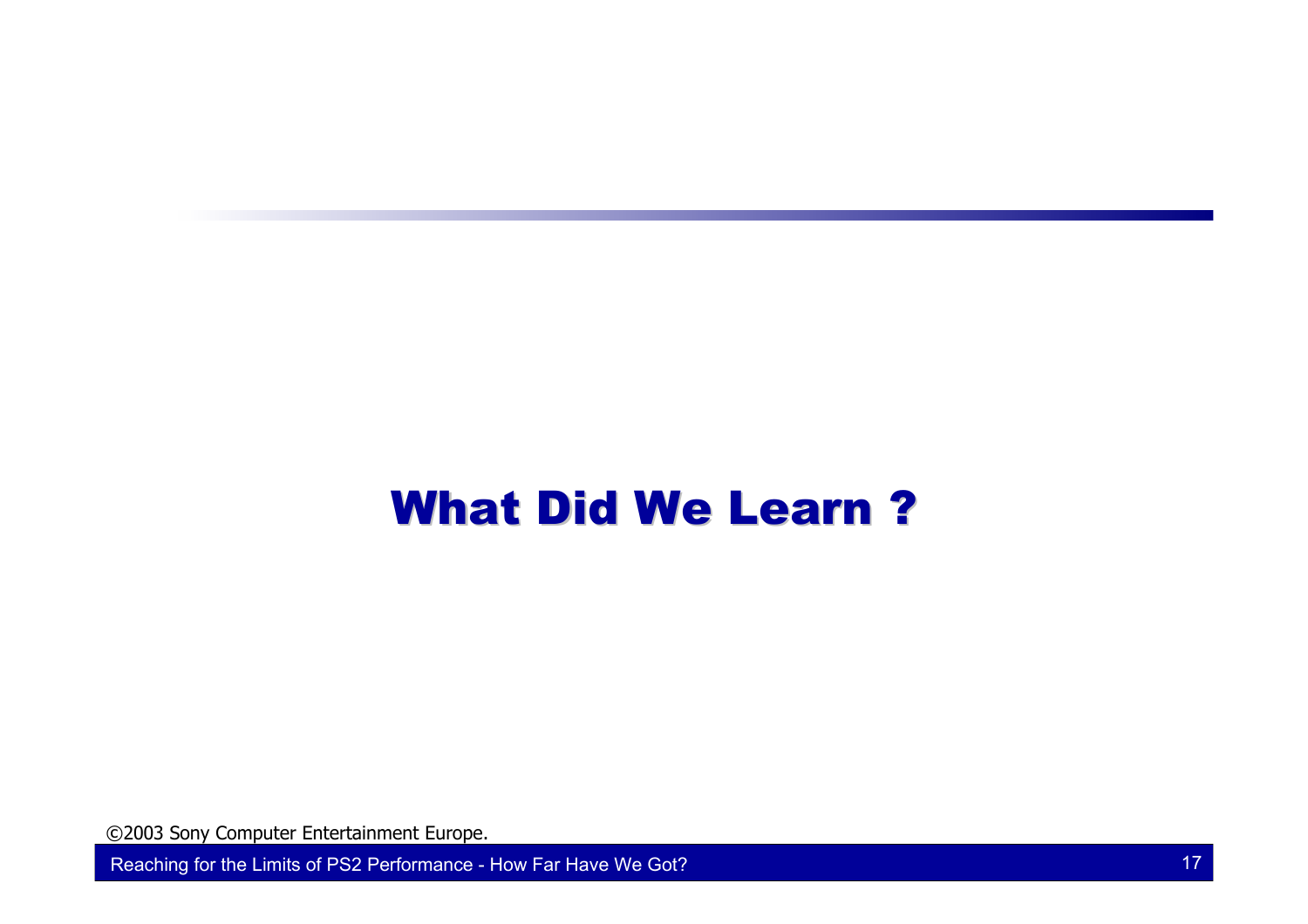# **Common Techniques**

• There are common techniques used in most games

There are common problems too

• Some implementations did not prove to run as efficiently as expected

©2003 Sony Computer Entertainment Europe.

Reaching for the Limits of PS2 Performance - How Far Have We Got? 18 and 18 and 18 and 18 and 18 and 18 and 18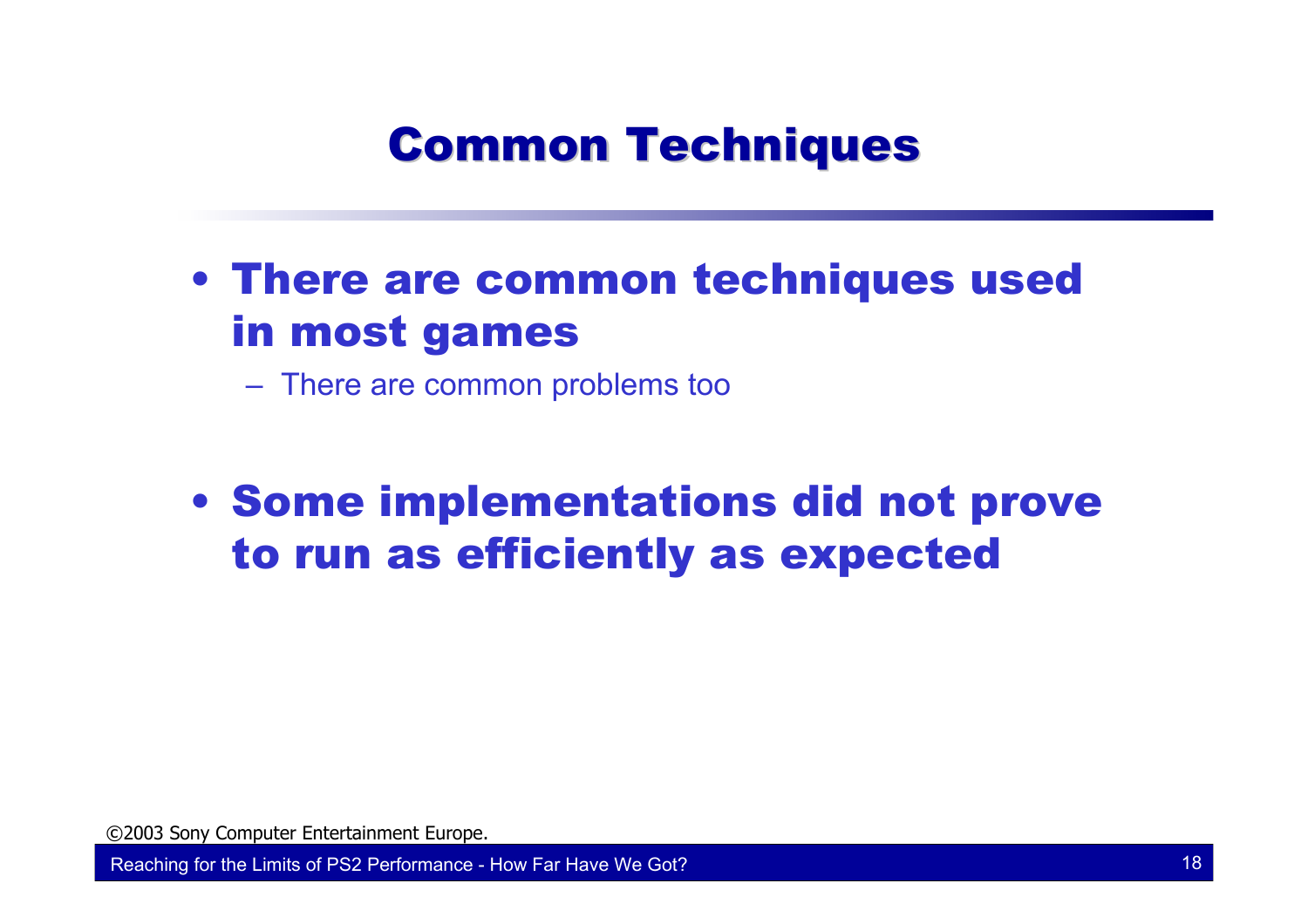# **Texture Syncing**

#### • Three popular techniques

- PATH2
- Interrupts
- MSKPATH3

## • All three have the same problem

Texture is needed too soon and is not finished uploading

#### • Send textures earlier

- Take in consideration upload time and drawing time
- Try to find balance between geometry and textures
- $-$  End of the frame is a good time for first texture

©2003 Sony Computer Entertainment Europe.

Reaching for the Limits of PS2 Performance - How Far Have We Got? 19 April 19 April 19 April 19 April 19 April 19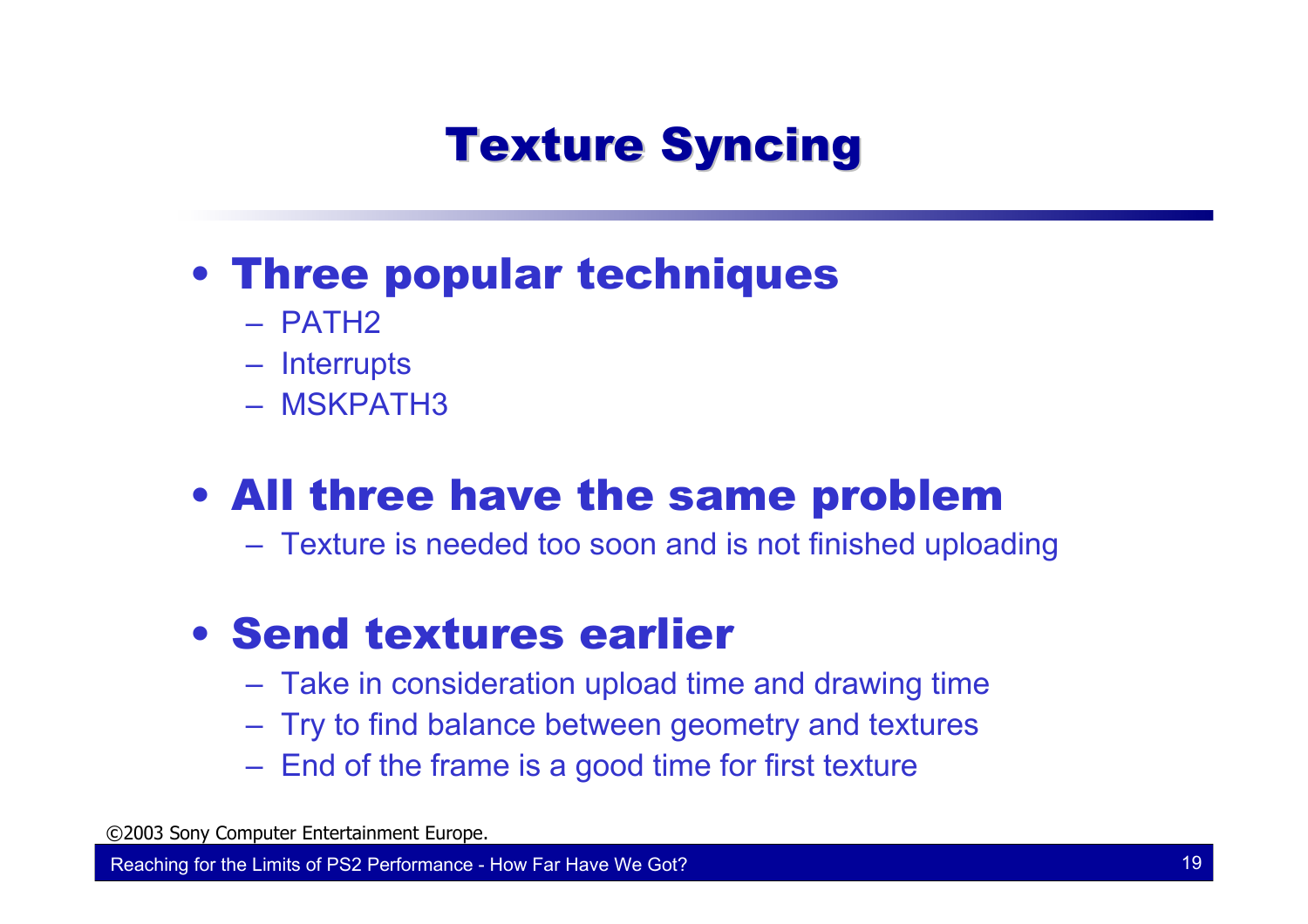## **VU1 Usage**

- Should run almost 100% of the time
- Often stalls on textures
- Often stalls on big polygons

Subdivide when possible (e.g. particles)

### • Don't overdo clipping

©2003 Sony Computer Entertainment Europe.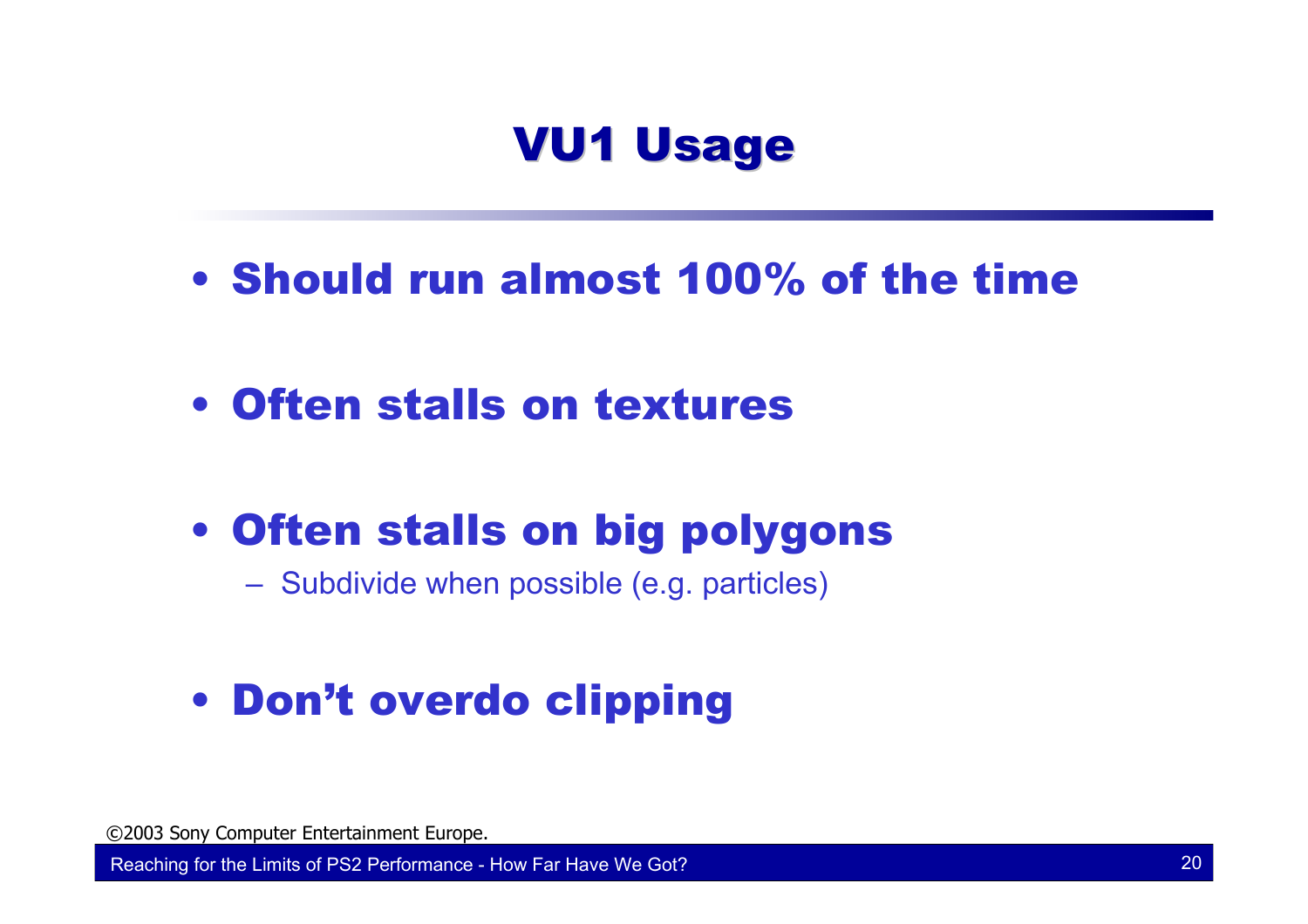## **Texture Issues**



©2003 Sony Computer Entertainment Europe.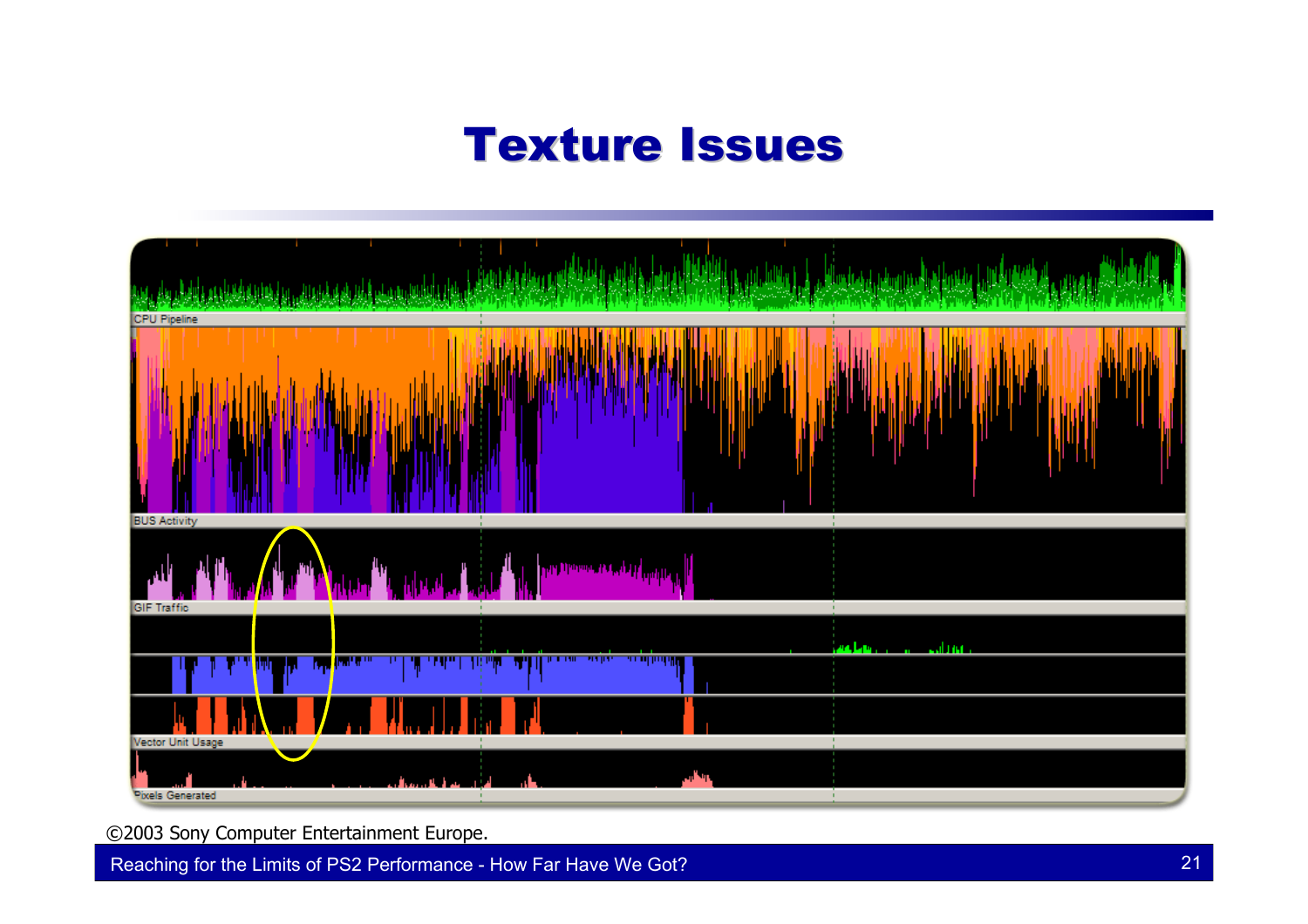# **Clipping**

• Clipping is expensive

#### • Options to reduce clipping

- Test per object against "guardband"
- Then test per triangle against guardband
- $-$  If object needs clipping, clip against screen
- Characters often don't need full clipping
- Use culling if possible
- Use GPV to see if clipping is overdone/underused

©2003 Sony Computer Entertainment Europe.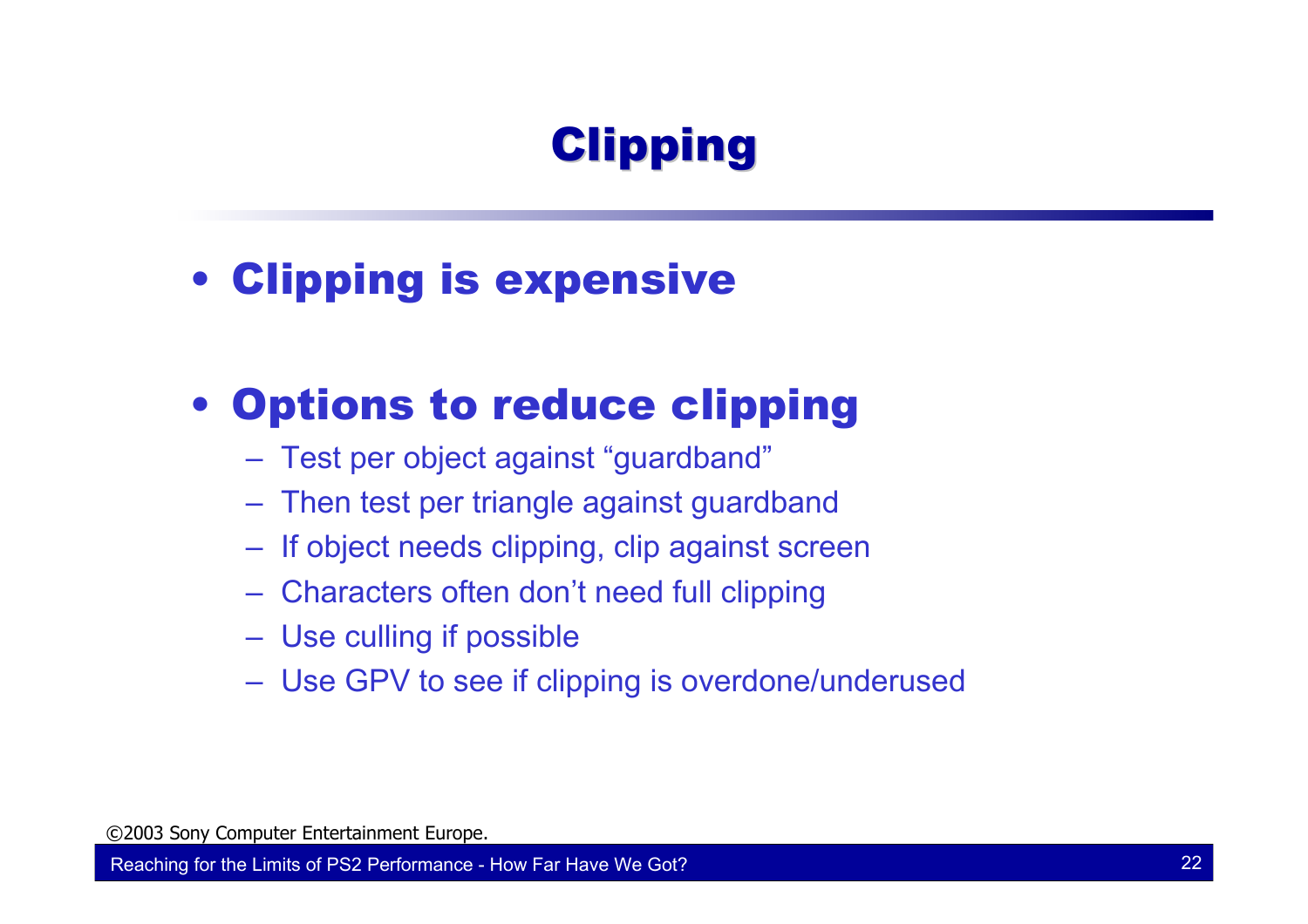## **Data Packing**

• It is essential to keep DMA transfers as light as possible

#### • Use palletised textures when possible

- More friendly to the DMA and VRAM
- Good quantitiser is essential
- Swizzle for optimal performance
- $\hbox{--}$  Don't listen to the artists, convert the textures yourself
- Don't tell them I said that

©2003 Sony Computer Entertainment Europe.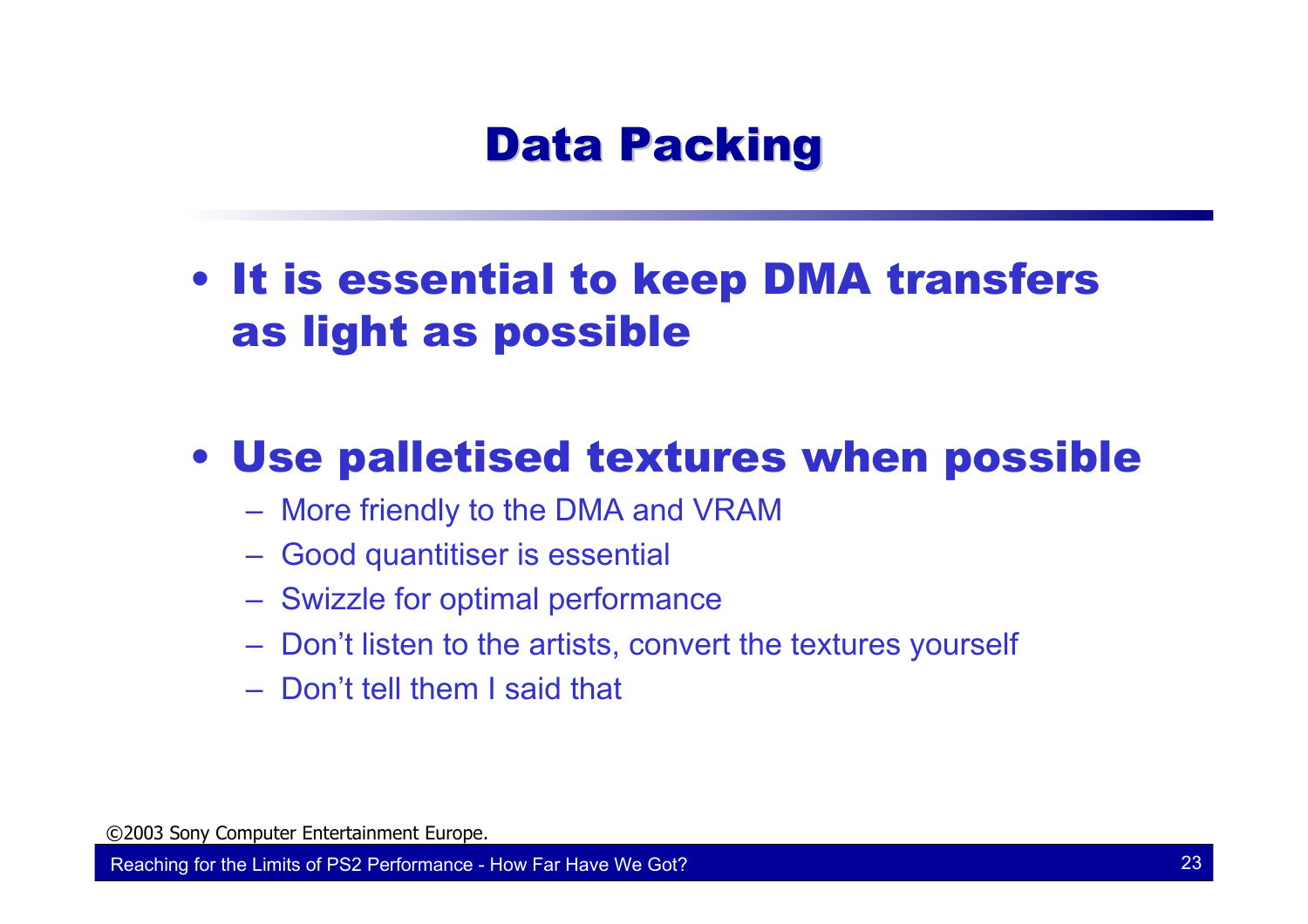## **Data Packing**

#### • Pack the geometry

- e.g. V3\_16 for vertex data
- Use vertex compression, i.e. delta compression

## • Pack textures together to limit syncing problems

- Double buffer texture area in VRAM
- Less interrupts
- $-$  Big textures are ok, as long as the texel to pixel ratio is ~1:1  $\,$

©2003 Sony Computer Entertainment Europe.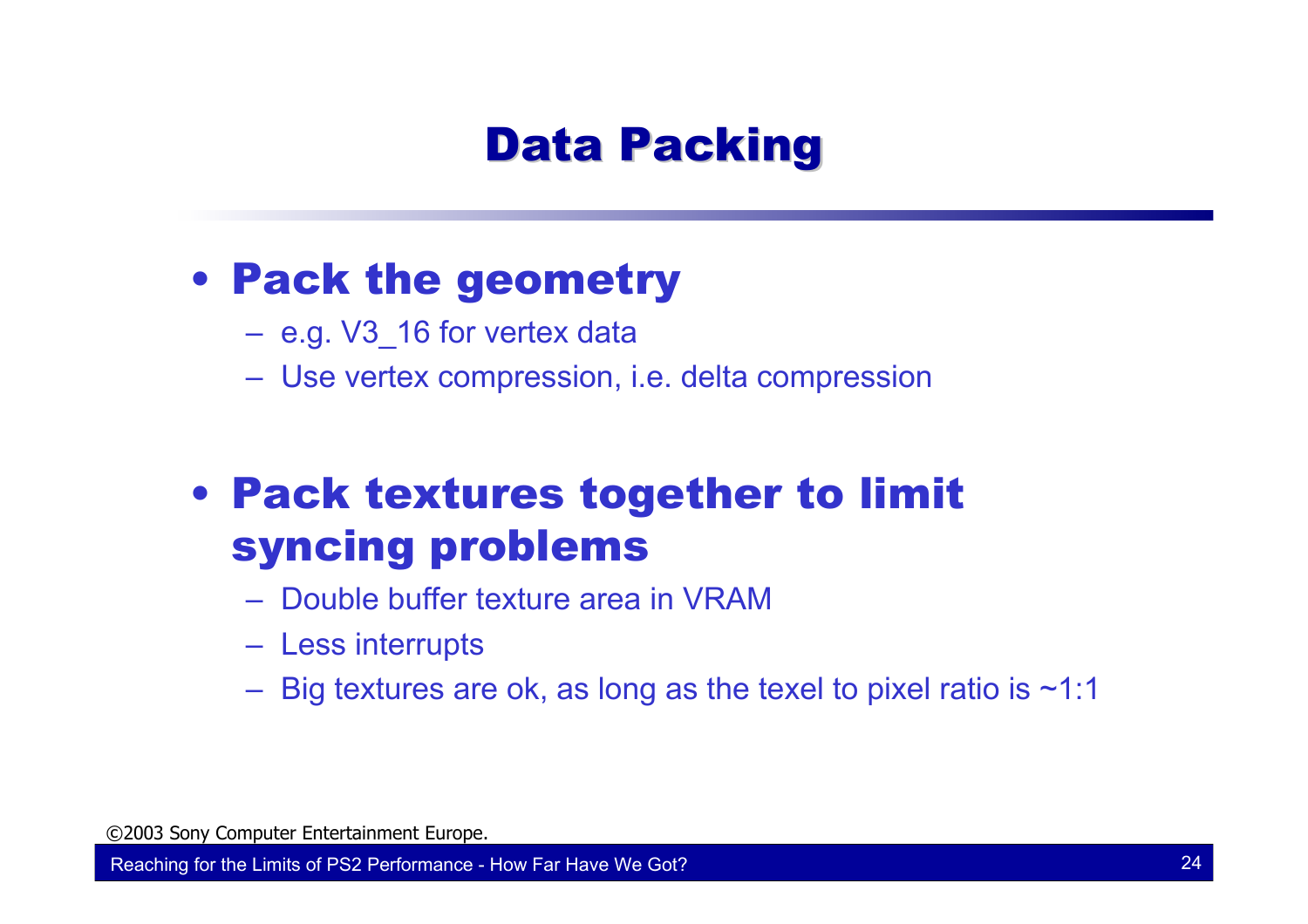## **Limit cache misses**

• Cache misses are the biggest issue

– 16KB for instructions, 8KB for data

- ASM helps a lot
- SPR helps too

#### • Easy for me to say

©2003 Sony Computer Entertainment Europe.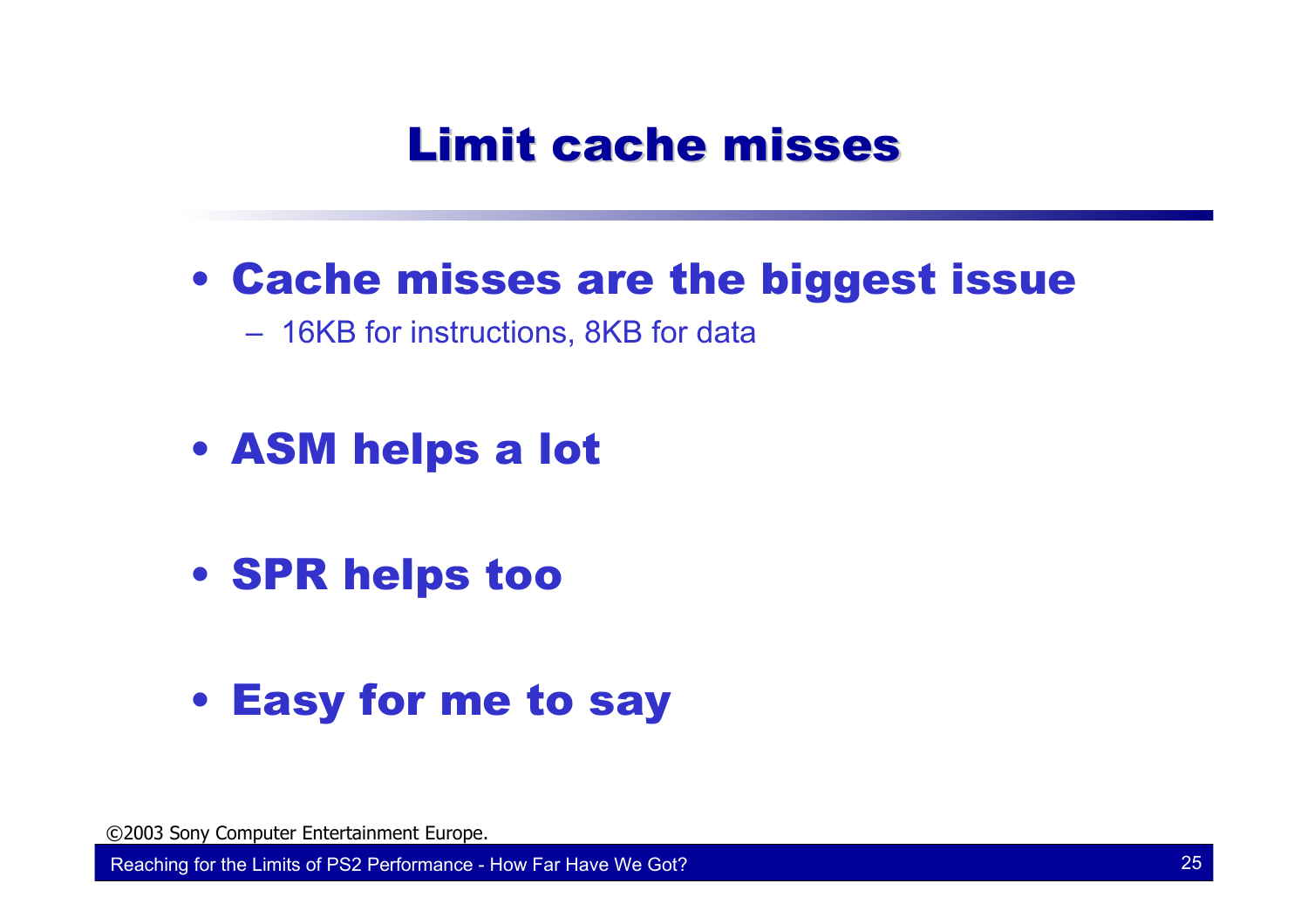## Fast code vs. small code

- Compiler lets you choose between "fast code" and "small code"
	- Usually defaults to fast code
	- Very tempting to choose fast code
- Cache issues are main bottleneck
- Use "small code" and save up to 10% in a mouse click
	- Fastest optimisation ever

©2003 Sony Computer Entertainment Europe.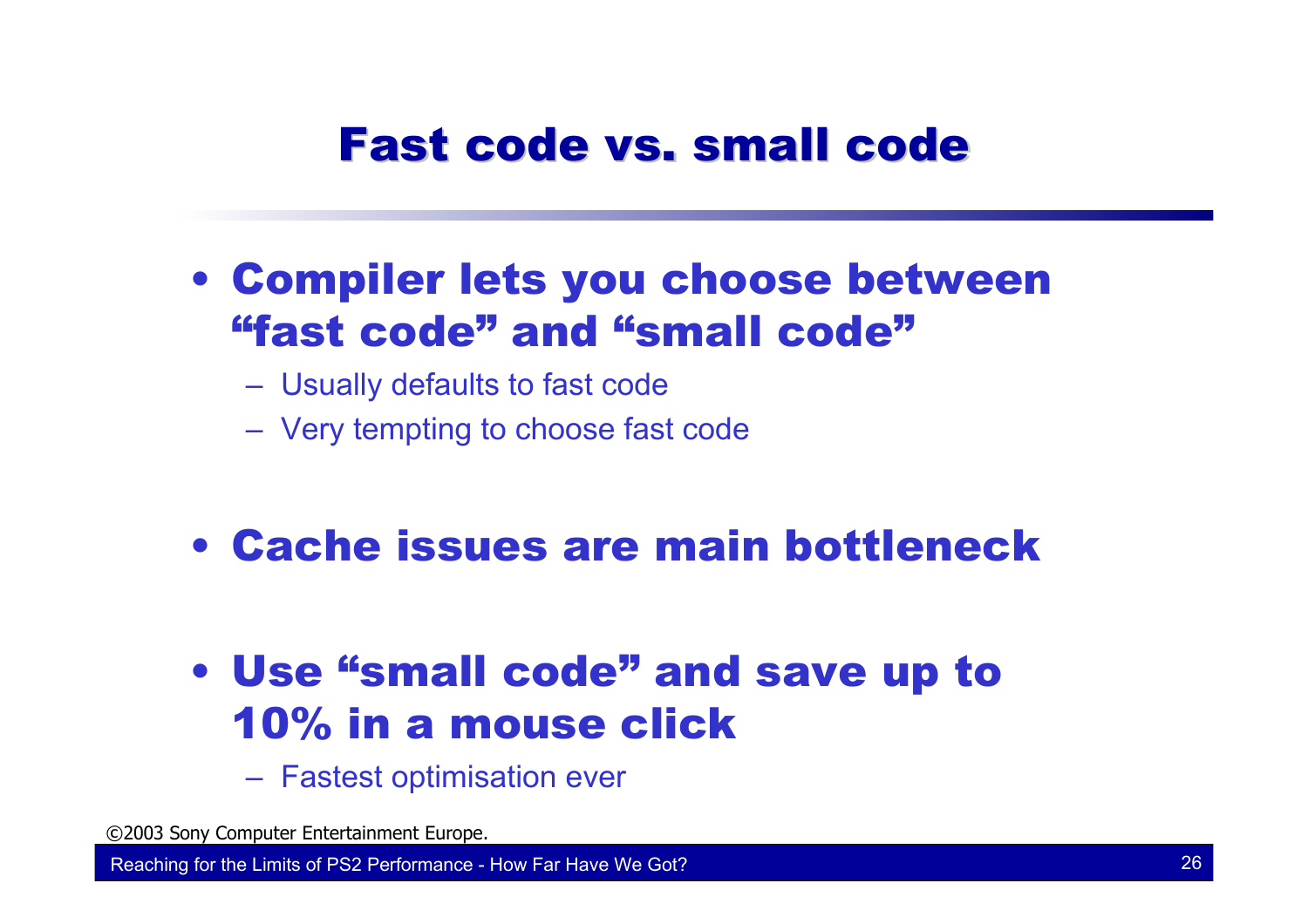## **Pixels Output**

#### • Usually not the main bottleneck

Expect for particles and fullscreen effects

## • Keep polygons GS friendly

- 32 pixels wide, especially for fullscreen passes
- Vertex locality is important

#### • Check on PA that fillrate is what the geometry deserves

A lot of surprises, e.g. in B->A operations

©2003 Sony Computer Entertainment Europe.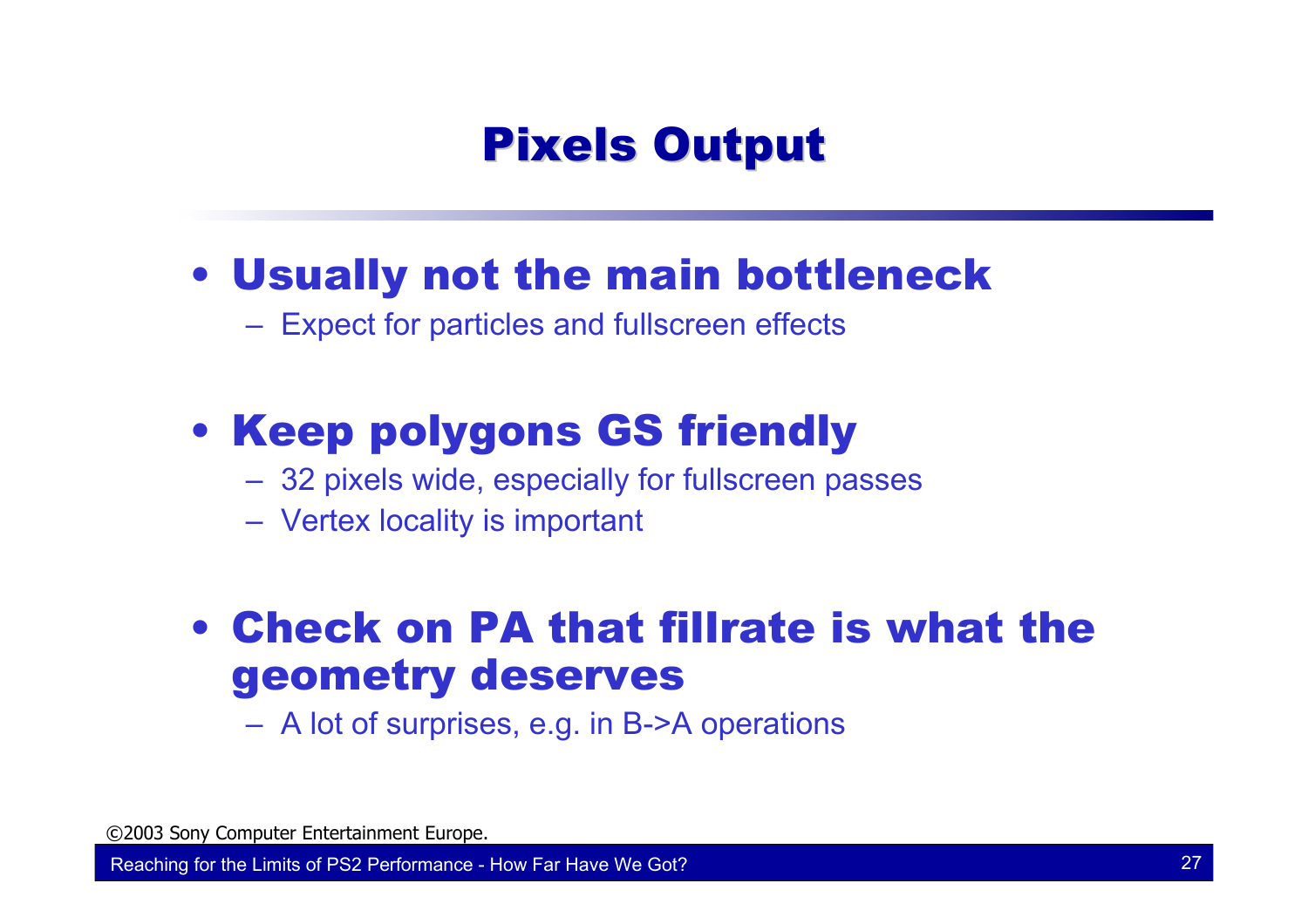## **Doubles Are Sneaky**

#### • Doubles are calculated in software

 You wouldn't believe how many time we have found doubles in supposedly double-free code

#### • Easy to spot on PA

- $-$  Shows as big spike of good CPU activity
- If you've not done it on purpose, it may be a double
- Shows in symbols table, look for "dp"
- Don't laugh until you have re-checked your code

©2003 Sony Computer Entertainment Europe.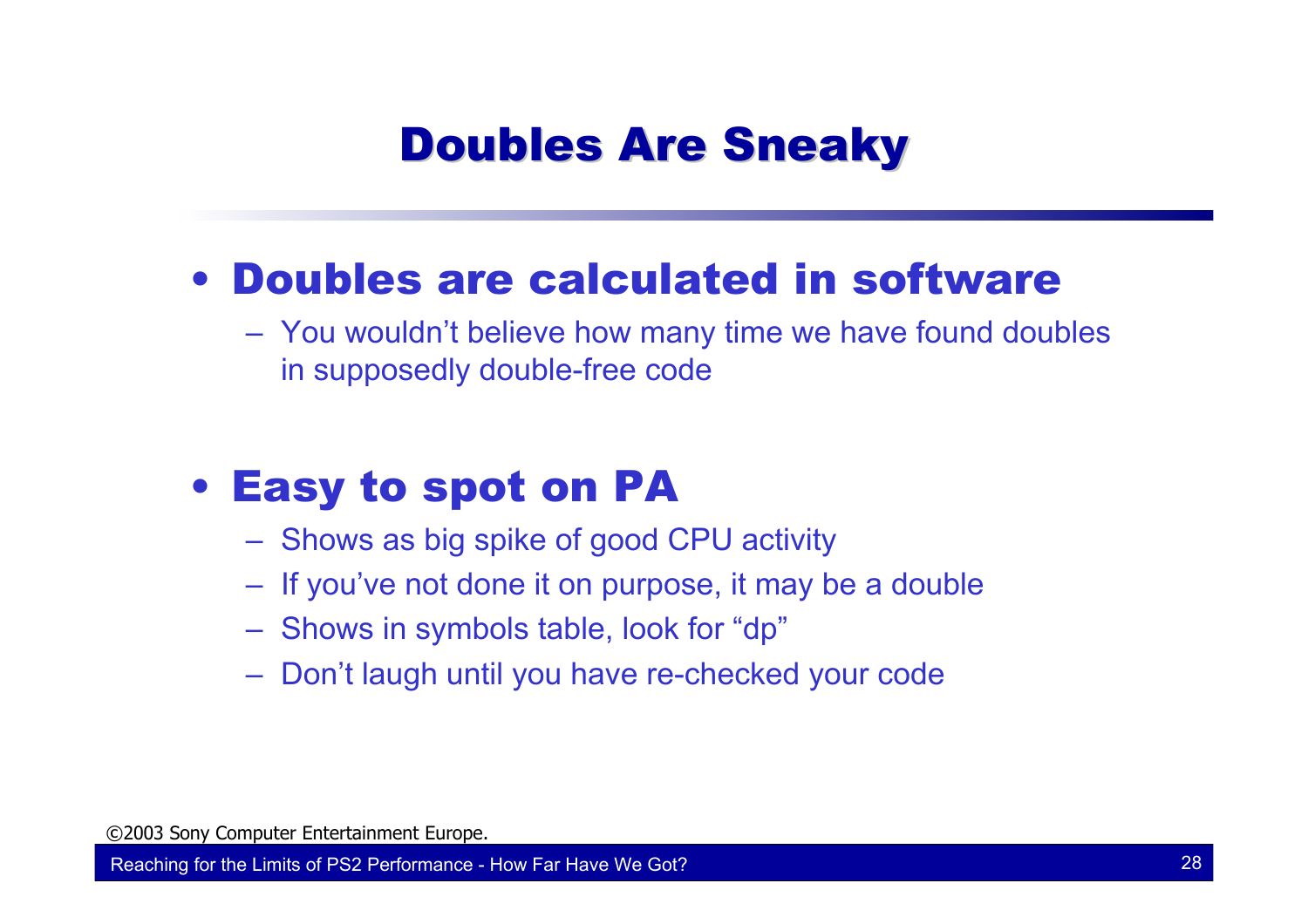## **VU0 Usage**

- Can be used for skinning, testing visibility, physics, particles, (AI?)
- Double-buffered SPR gives good results
	- CPU arbitrates data flow, read/writes VU0 in macro-mode
	- DMA fills SPR with new data
	- $-$  Back to back transfer helps prevent large CPU stalls
	- Cycle stealing can help

©2003 Sony Computer Entertainment Europe.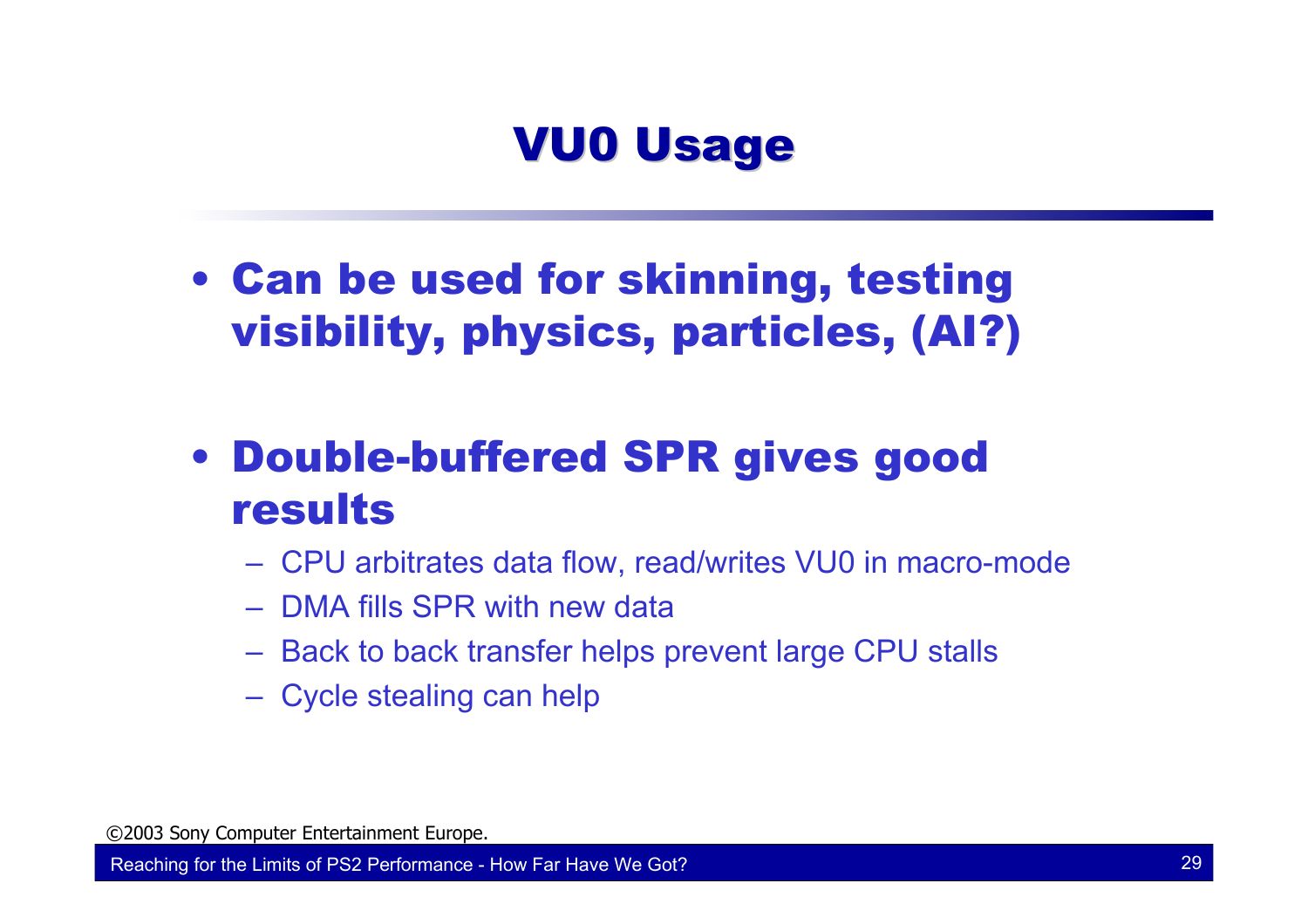#### **Bus is a shared resource**



©2003 Sony Computer Entertainment Europe.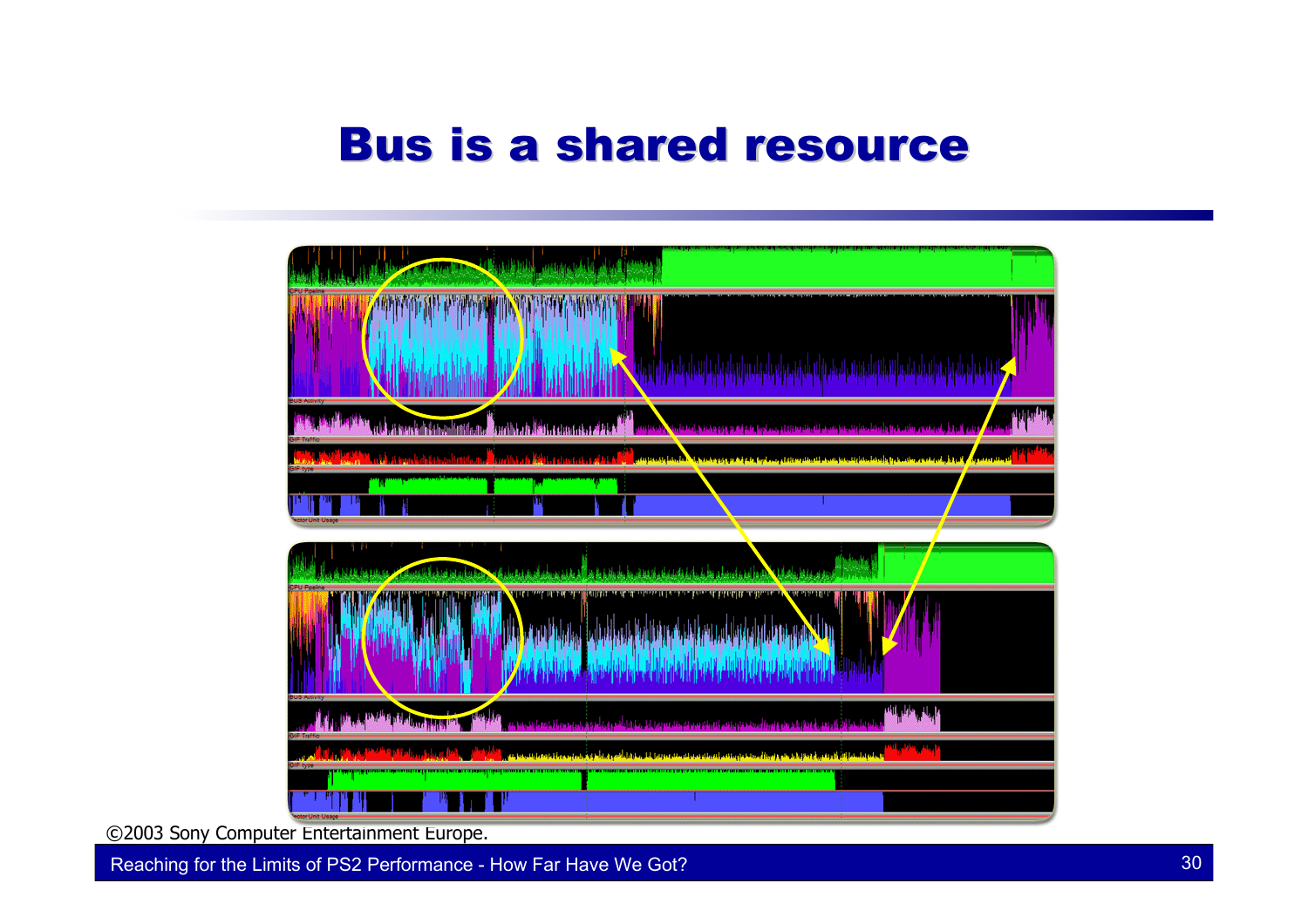# **Experiment with the PA**



©2003 Sony Computer Entertainment Europe.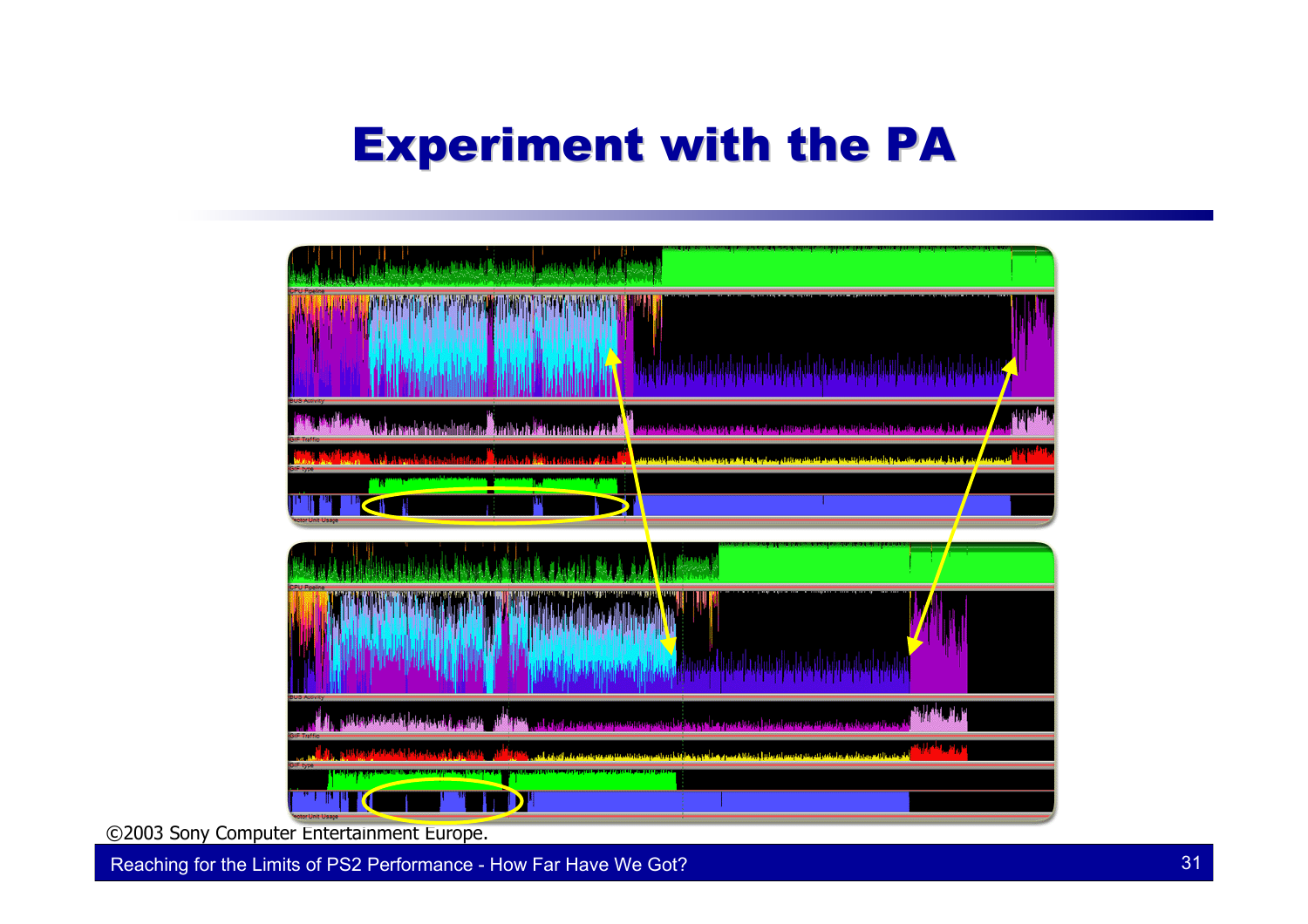## **Summary**

- More than half the games run at 25/30
- Most games still don't use VU0
	- We've seen more VU0 usage in recent games
	- Best performing titles tend to use VU0 quite a bit
- Most recent games draw over 50k polys
	- Fastest so far seems to be 125k polys at 60fps
- Most games draw between 2 to 5 Mps
- Main slowdown is still CPU efficiency
	- Cache misses

©2003 Sony Computer Entertainment Europe.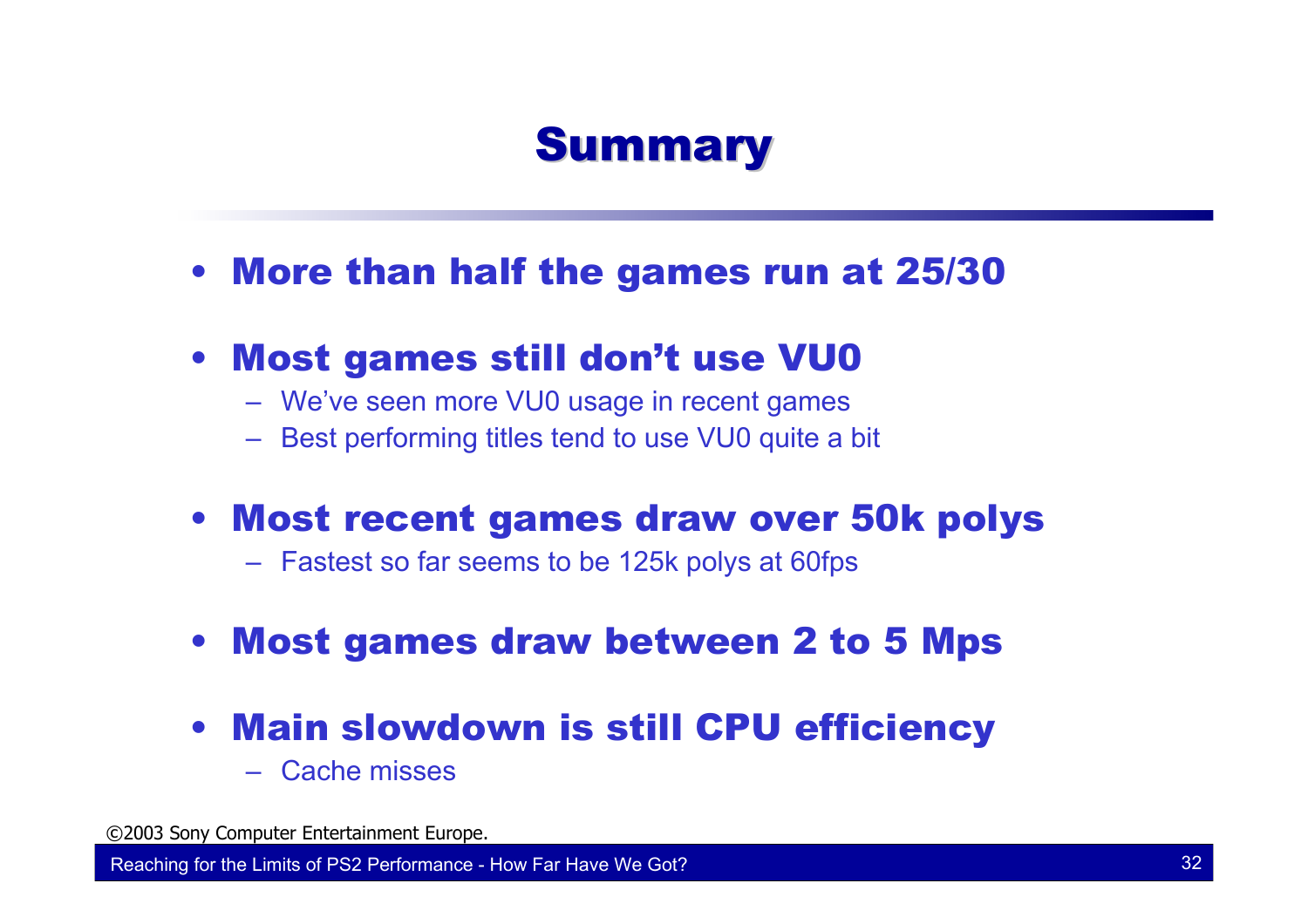# The Next Move

#### • Main technical improvements are design improvements

- Streamed data saves on loading time
- Packed data helps free precious bus time

# • Most of all, CPU efficiency is low

- Did I mention the cache misses ?
- VU0, VU0, VU0 !

©2003 Sony Computer Entertainment Europe.